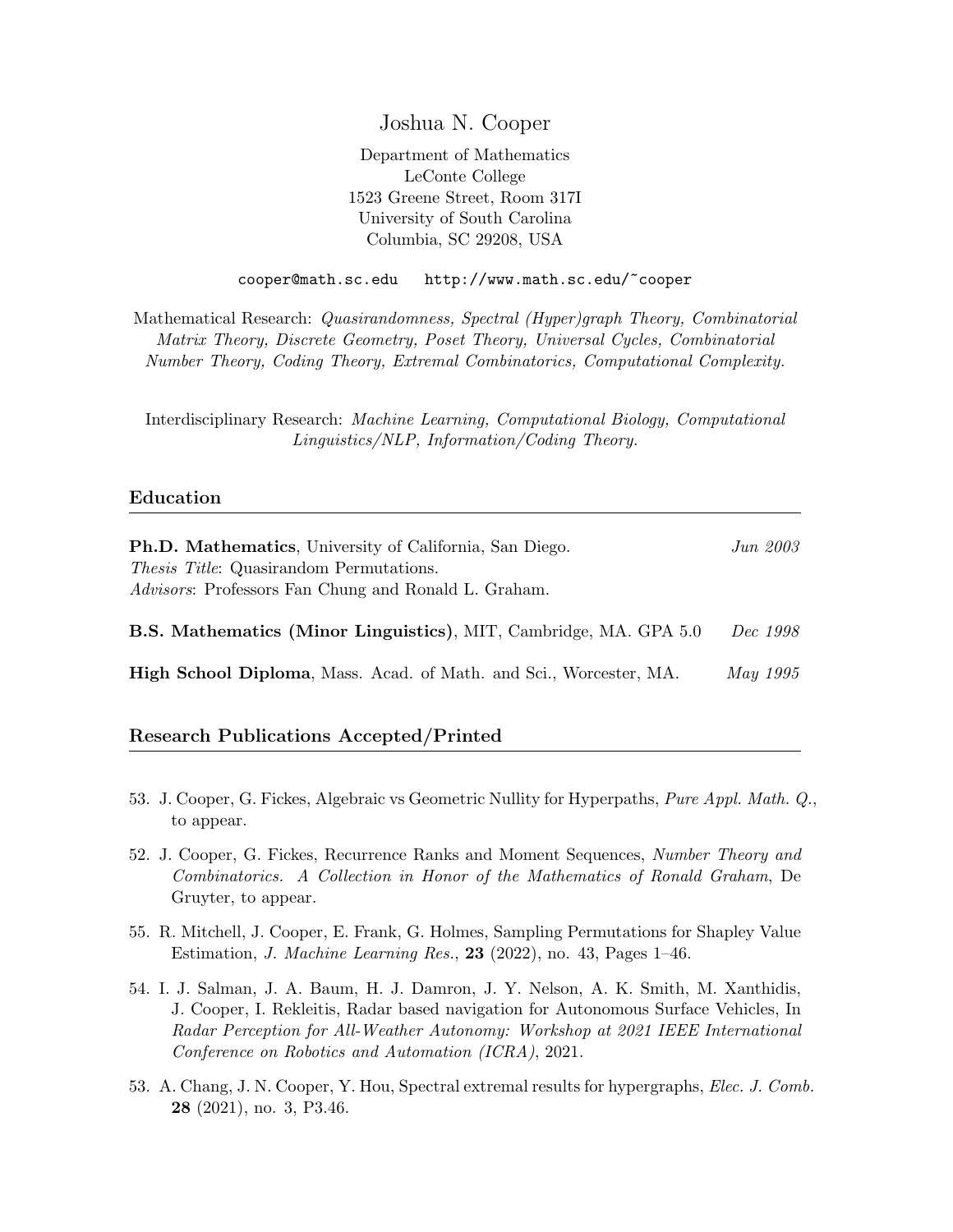- 52. J. Cooper, G. Fickes, Recurrence Ranks and Moment Sequences, Elec. J. Comb. Numb. Th., Special Issue in Memorium of Ron Graham, 21A (2021).
- 51. G. J. Clark, J. N. Cooper, A Harary-Sachs Theorem for Hypergraphs, J. Comb. Th. Ser. B, 149 (2021), Pages 1–15.
- 50. J. N. Cooper, Constraints on Brouwer's Laplacian Spectrum Conjecture, Lin. Alg. Appl, 615 (2021), Pages  $11-27$ .
- 49. J. N. Cooper, Adjacency Spectra of Random and Complete Hypergraphs, Lin. Alg. Appl, 596 (2020), no. 1, 184–202
- 48. G. J. Clark, J. N. Cooper, Leading Coefficients and the Multiplicity of Known Roots, Numerical Lin. Alg. Appl., 27, no. 2, (2020).
- 47. J. Cooper, P. Gartland, H. Whitlatch, A New Characterization of V-Posets, Order, 37 (2020), no. 2, 371-–387.
- 46. G. J. Clark, J. N. Cooper, Adjacency Spectral Theory for Uniform Hypergraphs, IM-AGE (Bull. Lin. Alg. Soc.), 62 (2019), pp. 7–19.
- 45. J. N. Cooper, H. W. Whitlatch, Uniquely Pressable Graphs: Characterization, Enumeration, and Recognition,  $Adv.$  Appl. Math., 103 (2019), 13-42.
- 44. L. Elsherif, N. Sciaky, C. A.Metts, M. Modasshir, I. Rekleitis, C. A. Burris, J. A. Walker, N. Ramadan, T. M. Leisner, S. P. Holly, M. Cowles , K. I. Ataga, J. N. Cooper, L. V. Parise, Machine Learning to Quantitate Neutrophil NETosis, Nature Scientific Reports, Vol. 9, article number 16891 (2019).
- 43. G. J. Clark, J. N. Cooper, On the Adjacency Spectra of Hypertrees, Elec. J. Comb., 25 (2018), no. 2, P2.48.
- 42. S. Butler, J. Cooper, G. Hurlbert (eds.), Connections in Discrete Math: Celebrating the Mathematics of Ron Graham, Cambridge University Press, 2018.
- 41. J. N. Cooper, B. Kay, A. Swifton, Graham's Tree Reconstruction Conjecture and a Waring-Type Problem on Partitions, J. Comb., 9 (2018), no. 3, 469–488.
- 40. J. N. Cooper, D. Rorabaugh, Density Dichotomy in Random Words, Contrib. Disc. Math., 13 (2018), no. 1, 120–135.
- 39. J. N. Cooper, A. Swifton, Throwing a Ball as Far as Possible, Revisited, Amer. Math. Monthly, 124 (2017), no. 10, 955–959.
- 38. A. Chang, J. N. Cooper, W. Li, Analytic connectivity of k-uniform hypergraphs, Linear and Multilinear Algebra, 65 no. 6 (2017).
- 37. Laila Elsherif, Carrington A. Metts, Noah Sciaky, Joshua N. Cooper, Stephen P. Holly, and Leslie V. Parise, Quantitation of Suicidal Netosis Using Convolutional Neural Networks in Human Neutrophils, Blood, Vol. 128 22, 3686, 2016.
- 36. J. Cooper, D. Rorabaugh, Asymptotic Density of Zimin Words, Discrete Mathematics  $\mathcal C$  Theoretical Computer Science, 18:3 (2016) #3.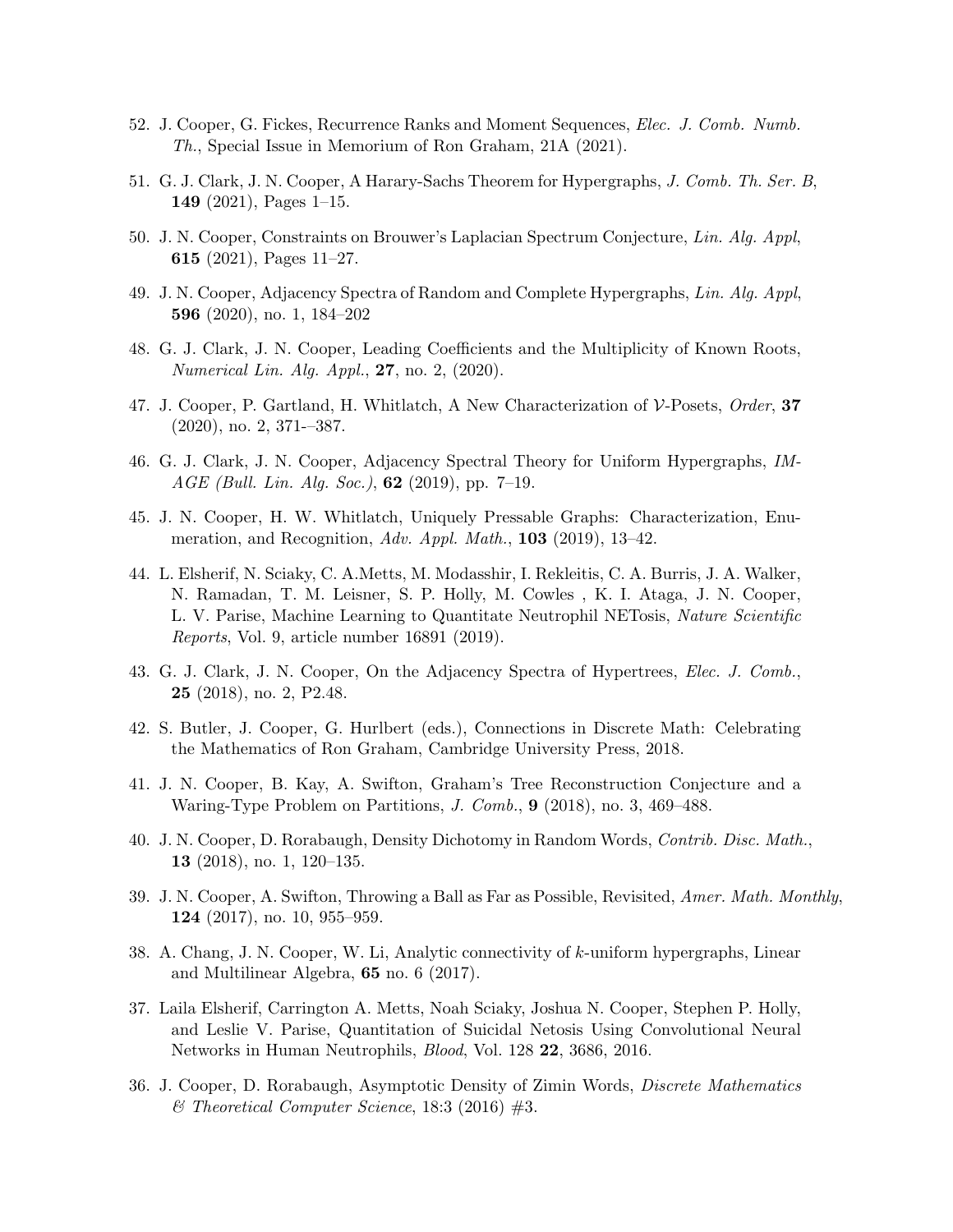- 35. J. N. Cooper, J. Davis, Successful Pressing Sequences for a Bicolored Graph and Binary Matrices, *Linear Alg. Appl.*, **490** no. 1 (2016), 162–173.
- 34. J. N. Cooper, A. Kirkpatrick, The complexity of counting poset and permutation patterns, Australasian J. Combinatorics,  $64$  no. 1 (2016).
- 33. J. N. Cooper, A. Dutle, Computing Hypermatrix Spectra with the Poisson Product Formula, *Linear and Multilinear Alg.*,  $63$  no. 5 (2015).
- 32. J. N. Cooper, D. Rorabaugh, Bounds on Zimin word avoidance, Congressus Numeran $tium, 222 (2014), 87-95.$
- 31. J. Cooper, M. Filaseta, J. Harrington, D. White, Colorings of Pythagorean triples within colorings of the positive integers,  $J.$  Comb. Number  $Th.$ , 6 no. 1 (2014).
- 30. R. A. Brualdi, J. N. Cooper, Note on the Spectral Radius of Alternating Sign Matrices, *Linear Alg. Appl.*,  $442$  (2014), 99-105.
- 29. P. S. Barr, K. E. Beeler, K. S. Berenhaut, J. N. Cooper, M. N. Hunter, Deterministic Walks with Choice, *Disc. Appl. Math.*, Discrete Appl. Math.  $162$  (2014), 100–107.
- 28. J. N. Cooper, A. E. Kirkpatrick, Critical Sets for Sudoku and General Graphs, Discrete Math., 315–316 (2014), 112–119.
- 27. J. N. Cooper, A. Riasanovsky, On the Reciprocal of the Binary Generating Function for the Sum of Divisors, *Journal of Integer Sequences*, **16** no. 1 (2013), Article 13.1.8.
- 26. J. N. Cooper, E. Lundberg, B. Nagle, Generalized Pattern Frequency in Large Permutations, *Electronic Journal of Combinatorics*, **20** no. 1 (2013),  $P\#28$ .
- 25. J. N. Cooper, A. Dutle, Greedy Galois Games, American Mathematical Monthly, 120 no. 5 (2013), 441–451.
- 24. J. N. Cooper, C. Heitsch, Generalized Fibonacci Recurrences and the Lex-Least de Bruijn Sequence, Advances in Applied Mathematics, 50 no. 4 (2013), 465-473.
- 23. J. N. Cooper, A. Dutle, Spectra of uniform hypergraphs, Linear Algebra Appl. 436 no. 9 (2012), 3268—3292.
- 22. J. N. Cooper, J. Lenz, T. D. LeSaulnier, P. S. Wenger, D. B. West, Uniquely C4- Saturated Graphs, Graphs and Combinatorics 28 no. 2 (2012), 189-197.
- 21. J. N. Cooper, S. Fenner, S. Purewal, Monochromatic Boxes in Colored Grids, SIAM Journal of Discrete Mathematics, SIAM J. Discrete Math. 25 no. 3 (2011), 1054–1068.
- 20. J. N. Cooper, L. Lu, Graphs with Asymptotically Invariant Degree Sequences under Restriction, *Internet Mathematics*, 7, no. 1 (2011), 67–80.
- 19. J. N. Cooper, R. Ellis, Linearly Bounded Liars, Adaptive Covering Codes, and Deterministic Random Walks, J. Combinatorics Special Issue Dedicated to Joel Spencer, 1 no. 3–4 (2010), 307–334.
- 18. J. N. Cooper, B. Doerr, T. Friedrich, J. Spencer, Deterministic Random Walks on Regular Trees, Random Structures & Algorithms, 37, no. 3 (2010), 353-366.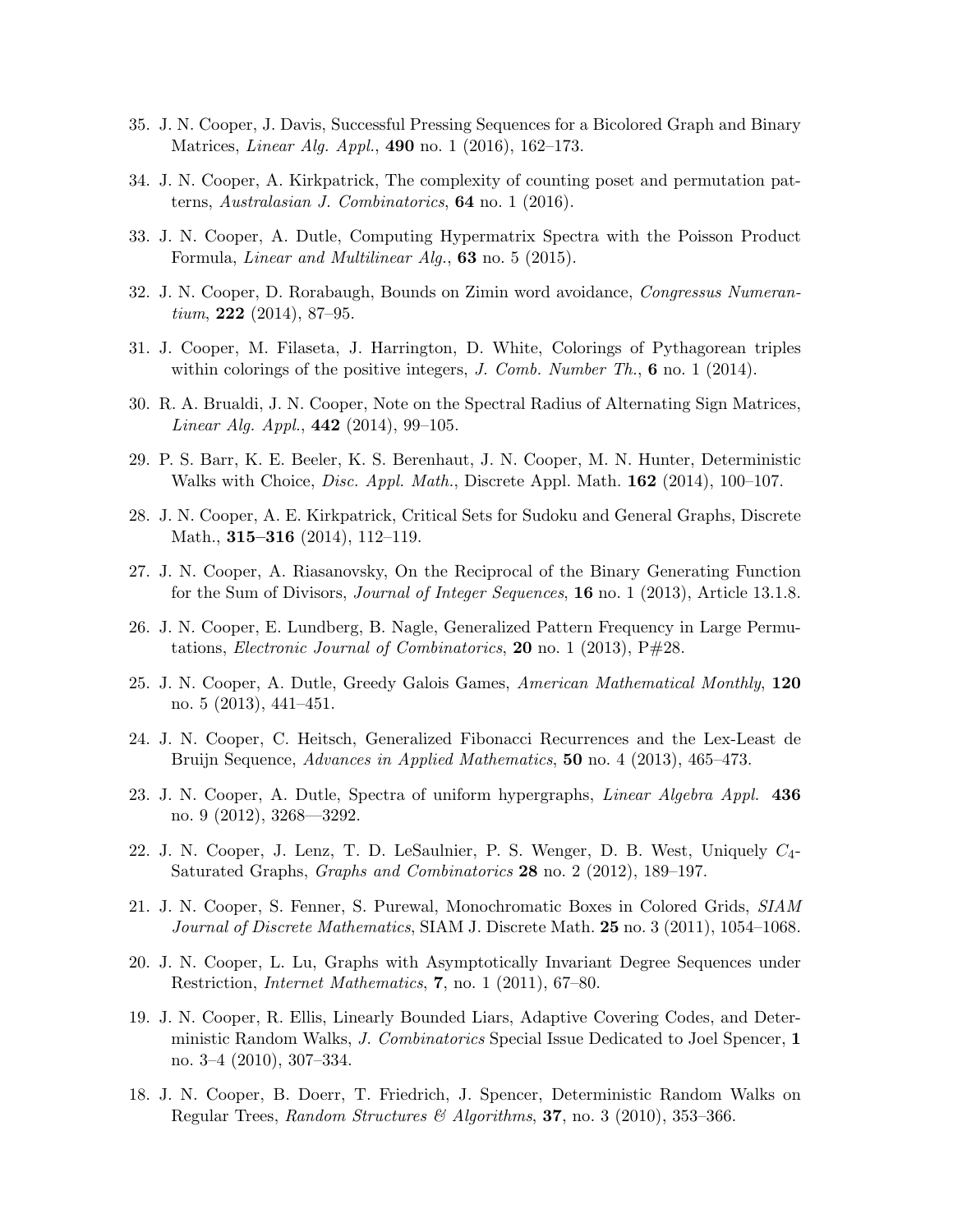- 17. J. N. Cooper, M. Walters, Iterated Point-Line Configurations Grow Doubly-Exponentially, Discrete & Computational Geometry,  $43$ , no. 3 (2010), 554-562.
- 16. J. N. Cooper, C. Heitsch, The Discrepancy of the Lex-Least de Bruijn Sequence, Discrete Mathematics 310 (2009), no. 6–7, 1152–1159.
- 15. J. N. Cooper, B. Doerr, T. Friedrich, J. Spencer, Deterministic Random Walks on Regular Trees, in S. Teng (Ed.), Proceedings of the ACM-SIAM Symposium on Discrete Algorithms (SODA 2008), San Francisco, USA, 766–772.
- 14. J. N. Cooper, B. Doerr, T. Friedrich, J. Spencer, Deterministic Random Walks on Regular Trees (extended abstract), *Electronic Notes in Discrete Mathematics* 29 (2007), 509–513.
- 13. J. N. Cooper, B. Doerr, J. Spencer, G. Tardos, Deterministic Random Walks on the Integers, European Journal of Combinatorics, 28 (2007), no. 8, 2072–2090.
- 12. J. N. Cooper, D. Eichhorn, K. O'Bryant, Reciprocals of Binary Power Series, International Journal of Number Theory,  $2$  (2006), no. 4, 499-522.
- 11. J. N. Cooper, B. Doerr, J. Spencer, G. Tardos, Deterministic Random Walks, Proceedings of the Workshop on Analytic Algorithmics and Combinatorics (ANALCO 2006), 185–197, Philadelphia, PA, SIAM 2006.
- 10. J. N. Cooper, A Permutation Regularity Lemma, Electronic J. Comb. 13 (2006), #R22.
- 9. J. N. Cooper and J. Spencer, Simulating a Random Walk with Constant Error, Combinatorics, Probability, and Computing, 15 (2006), no. 06, 815–822.
- 8. J. N. Cooper, Continued Fractions with Partial Quotients Bounded in Average, Fibonacci Quarterly 44 (2006), no. 4, 297–301.
- 7. J. N. Cooper, B. Doerr, J. Spencer, G. Tardos, Deterministic Random Walks on the Integers, in S. Felsner (Ed.), European Conference on Combinatorics, Graph Theory and Applications (EuroComb) 2005, volume AE of Discrete Mathematics & Theoretical Computer Science, pages 73-76.
- 6. J. N. Cooper and J. Solymosi, Collinear Points in Permutations, Ann. Comb. 9 (2005), no. 2, 169–175.
- 5. J. N. Cooper, Quasirandom Arithmetic Permutations, Journal of Number Theory 114 (2005), no. 1, 153–169.
- 4. J. N. Cooper and R. L. Graham, Generalized de Bruijn Cycles, Annals of Combinatorics 8 (2004), no. 1, 13–25.
- 3. F. Chung and J. N. Cooper, De Bruijn Cycles for Covering Codes, Random Structures and Algorithms  $25$  (2004), no. 4, 421–431.
- 2. J. N. Cooper, Quasirandom Permutations, Journal of Combinatorial Theory, Series A 106 (2004), no. 1, 123–143.
- 1. J. N. Cooper, R. B. Ellis, A. B. Kahng, Asymmetric Binary Covering Codes, Journal of Combinatorial Theory, Series A 100 (2002), no. 2, 232–249.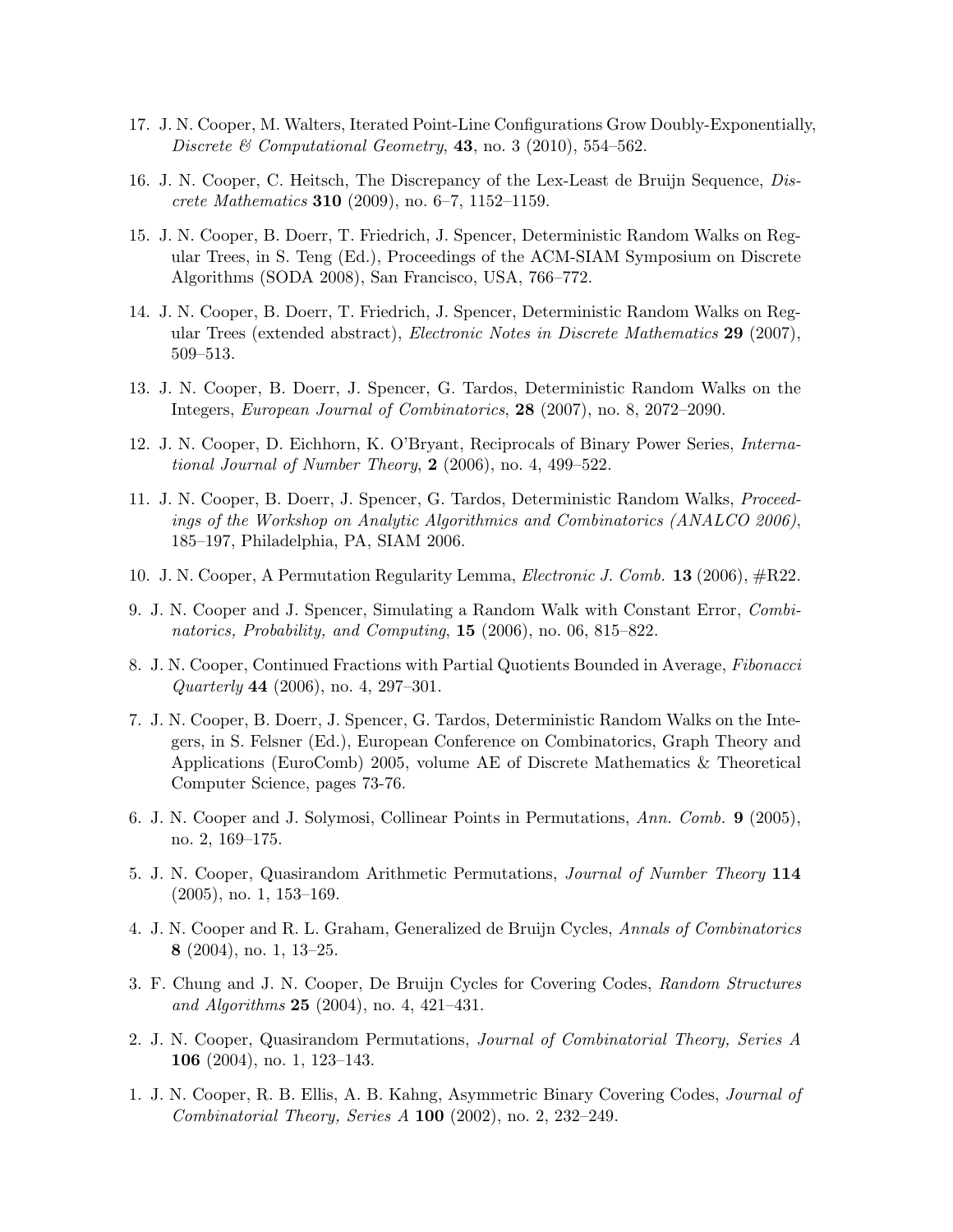- 5. J. Cooper, G. Clark, Applications of the Harary-Sachs Theorem for Hypergraphs, submitted.
- 4. J. Cooper, E. Hanna, H. Whitlatch, Positive-Definite Matrices over Finite Fields, submitted.
- 3. J. N. Cooper, C. D. Edgar, A Development of Continuous-Time Transfer Entropy, submitted.
- 2. J. Cooper, M. Filaseta, K. Weatherspoon, Maximal Separable Unit Distance Graphs, in preparation.
- 1. J. N. Cooper, Characteristic Power Series of Graph Limits, in revision.

## Non-Technical Publications

- 3. J. N. Cooper, Calculus Problems, Journal of Humanistic Mathematics, Vol. 6 2, 2016.
- 2. J. N. Cooper, Bioterrorism and the Fermi Paradox, International Journal of Astrobiology, Vol. 12, 02, April 2013, 144–148
- 1. J. N. Cooper, A Student at the Board Meeting, Focus (Newsletter of the MAA), Vol. 22, 3, March 2002.

### Patents

- 16. J. N. Cooper, C. Yeomans, A. Riahi, M. Haddad, G. Caltabiano, US Patent #11232076, System and methods for bandwidth-efficient cryptographic data transfer, issued Jan 2022.
- 15. J. N. Cooper, C. Yeomans, A. Riahi, M. Haddad, G. Caltabiano, US Patent #20210232544A1, System and method for secure, fast communications between processors on complex chips, issued Jul 2021.
- 14. J. N. Cooper, A. Riahi, M. Haddad, R. K. Riahi, R. Riahi, C. Yeomans, WIPO Patent #2020264522A1, Data storage, transfer, synchronization, and security using recursive encoding, issued Dec 2020.
- 13. J. N. Cooper, C. Yeomans, A. Riahi, M. Haddad, G. Caltabiano, US Patent #20210056079A1, System and methods for bandwidth-efficient cryptographic data transfer, issued Feb 2021.
- 12. J. N. Cooper, A. Riahi, M. Haddad, R. K. Riahi, R. Riahi, C. Yeomans, US Patent #20210165766A1, System and method for random-access manipulation of compacted data files, issued Jun 2021.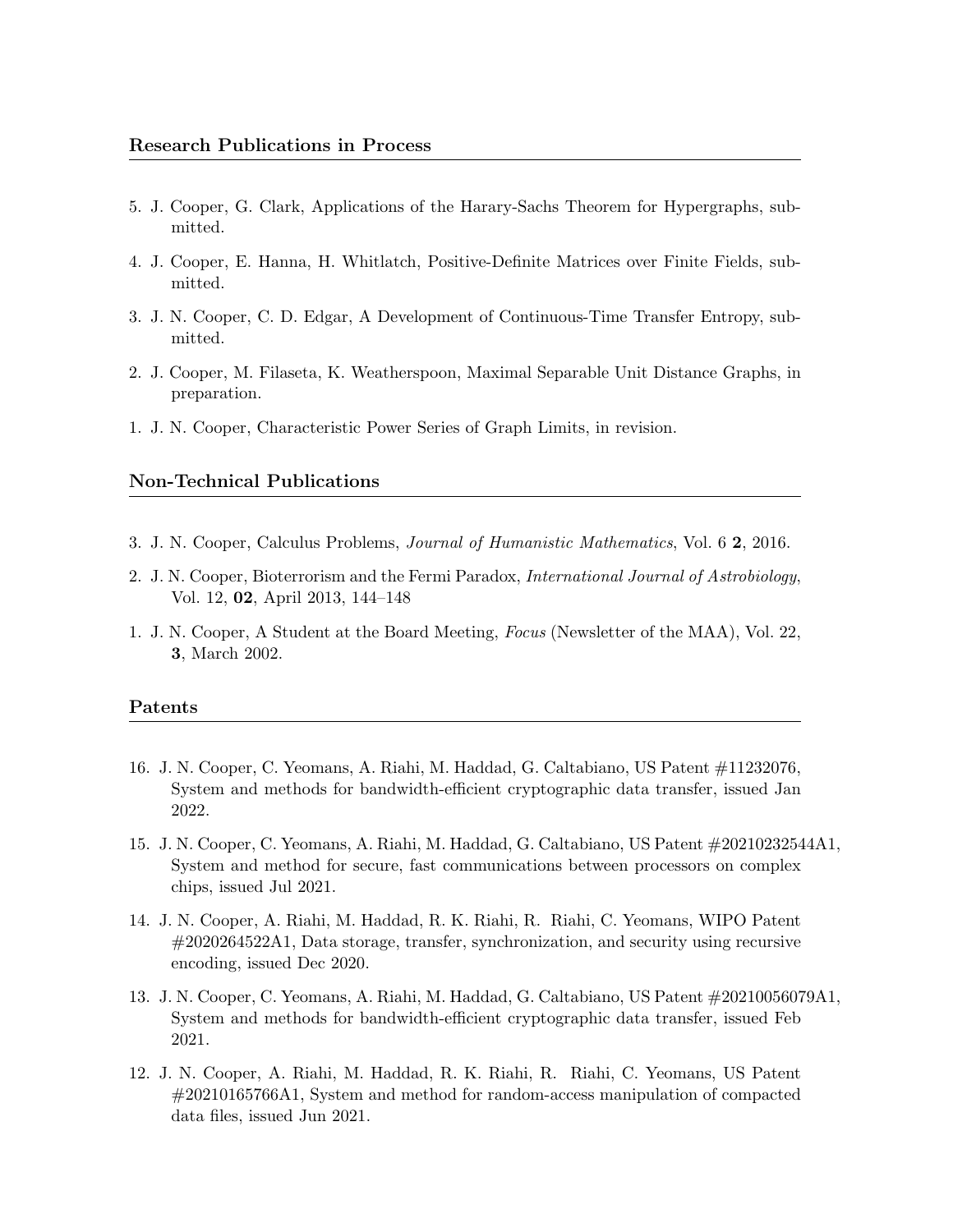- 11. J. N. Cooper, A. Riahi, M. Haddad, R. K. Riahi, R. Riahi, C. Yeomans, WIPO Patent #2020112917A1, High-speed transfer of small data sets, issued Jun 2020.
- 10. J. N. Cooper, C. Yeomans, A. Riahi, M. Haddad, G. Caltabiano, WIPO Patent #2021087001A1, System and methods for bandwidth-efficient cryptographic data transfer, issued May 2021.
- 9. J. N. Cooper, A. Riahi, M. Haddad, R. K. Riahi, R. Riahi, C. Yeomans, US Patent #US20210373776A1, System and method for data compaction and security using multiple encoding algorithms, issued Dec 2021.
- 8. J. N. Cooper, A. Riahi, M. Haddad, R. K. Riahi, R. Riahi, C. Yeomans, US Patent #20210232543A1, System and method for error-resilient data reduction, issued Jul 2021.
- 7. J. N. Cooper, A. Riahi, M. Haddad, R. K. Riahi, R. Riahi, C. Yeomans, US Patent #10706018, Bandwidth-efficient installation of software on target devices using reference code libraries, issued Jul 2020.
- 6. J. N. Cooper, A. Riahi, M. Haddad, R. K. Riahi, R. Riahi, C. Yeomans, US Patent #10691644, System and method for data storage, transfer, synchronication, and security using recursive encoding, issued Jun 2020.
- 5. J. N. Cooper, A. Riahi, M. Haddad, R. K. Riahi, R. Riahi, C. Yeomans, US Patent #10680645, System and method for data storage, transfer, synchronication, and security using codeword probalility estimation, issued Jun 2020.
- 4. J. N. Cooper, A. Riahi, M. Haddad, R. K. Riahi, R. Riahi, C. Yeomans, US Patent #10509771, System and method for data storage, transfer, synchronization, and security using recursive encoding, issued Dec 2019.
- 3. J. N. Cooper, A. Riahi, M. Haddad, R. K. Riahi, R. Riahi, C. Yeomans, US Patent #10476519, System and method for high-speed transfer of small data sets, issued Nov 2019.
- 2. L. V. Parise, N. Sciaky, L. Elsherif, J. N. Cooper, US Patent #10303923, Quantitation of NETosis using image analysis, issued May 2019.
- 1. J. N. Cooper, K. A. Harry, US Patent #9916370, Systems for crowd typing by hierarchy of influence, issued March 2018.

## Employment

Department of Mathematics, University of South Carolina.

#### Visiting Professor Sep 2019 – Dec 2019

Department of Mathematics, University of Memphis.

Professor Jan 2017 – Present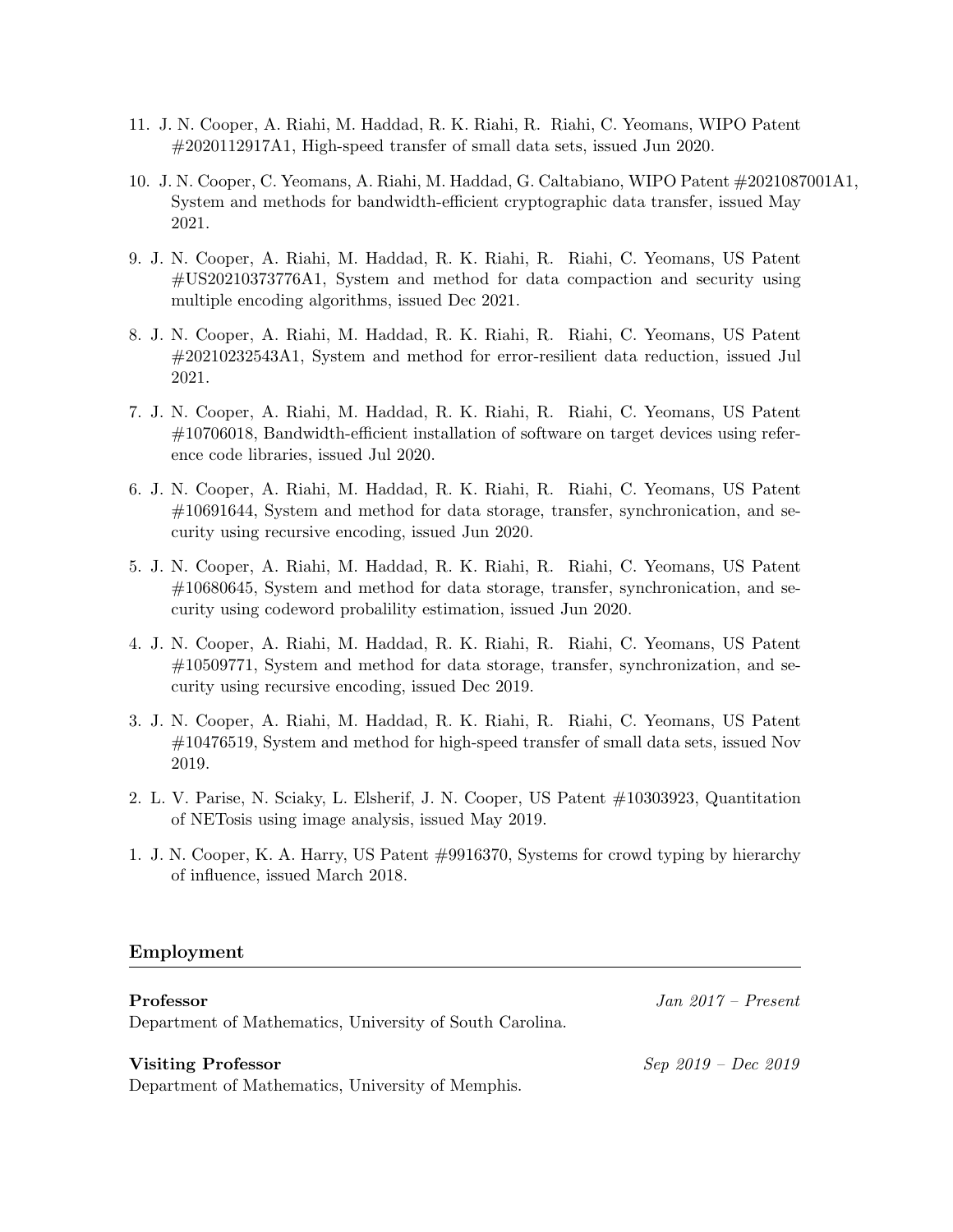| <b>Associate Professor</b><br>Department of Mathematics, University of South Carolina.                                                                                                                                                                                                           | $Aug 2010 - Dec 2016$   |
|--------------------------------------------------------------------------------------------------------------------------------------------------------------------------------------------------------------------------------------------------------------------------------------------------|-------------------------|
| <b>Palmetto Assistant Professor</b><br>Department of Mathematics, University of South Carolina.                                                                                                                                                                                                  | $Aug 2006 - Present$    |
| Post-doctoral Researcher<br>Department of Mathematics, UCSD.                                                                                                                                                                                                                                     | $Apr\ 2006 - Aug\ 2006$ |
| <b>Senior Scientist</b><br>Combinatorial Structures and Algorithms Group, ETH-Zürich.                                                                                                                                                                                                            | Sep 2005 - Mar 2006     |
| Instructor<br>Quasirandomness and Regularity, ETH-Zürich.                                                                                                                                                                                                                                        | $Oct 2005 - Dec 2005$   |
| <b>Instructor, Vector Analysis</b><br>Courant Institute of Mathematical Sciences, NYU.                                                                                                                                                                                                           | $Jun\ 2005 - Aug\ 2005$ |
| Instructor, Calculus I<br>Courant Institute of Mathematical Sciences, NYU.                                                                                                                                                                                                                       | $Oct 2004 - Dec 2004$   |
| NSF Mathematical Sciences Post-Doc. Research Fellow<br>Courant Institute of Mathematical Sciences, NYU.<br>Sponsor: Professor Joel Spencer.                                                                                                                                                      | $Sep\,2003 - Aug\,2005$ |
| Consultant<br>Microsoft Research (Theory Group), Redmond, WA.                                                                                                                                                                                                                                    | Sep 2003 - Dec 2003     |
| <b>Research Associate</b><br>University of Washington, Seattle, WA.                                                                                                                                                                                                                              | Sep 2003 - Dec 2003     |
| <b>Research Assistant</b><br>University of California, San Diego.<br>Supervisor: Professor Ronald L. Graham.                                                                                                                                                                                     | $Jun 2003 - Sep 2003$   |
| <b>Teaching Assistant</b><br>University of California, San Diego.<br>Instructor for sections in courses including Linear Algebra, Introductory Calculus, Mul-<br>tivariable Calculus, Algorithms, Cryptography, Financial Mathematics. Also served as<br>grader, tutor, and occasional lecturer. | Sep 1999 - Jun 2003     |
| <b>Research Assistant</b><br>University of California, San Diego.<br>Supervisor: Professor Ronald L. Graham.                                                                                                                                                                                     | $Jun 2002 - Sep 2002$   |
| <b>Research Assistant</b><br>University of California, San Diego.<br><i>Supervisor</i> : Professor Fan Chung Graham.                                                                                                                                                                             | $Jun\ 2001 - Sep\ 2001$ |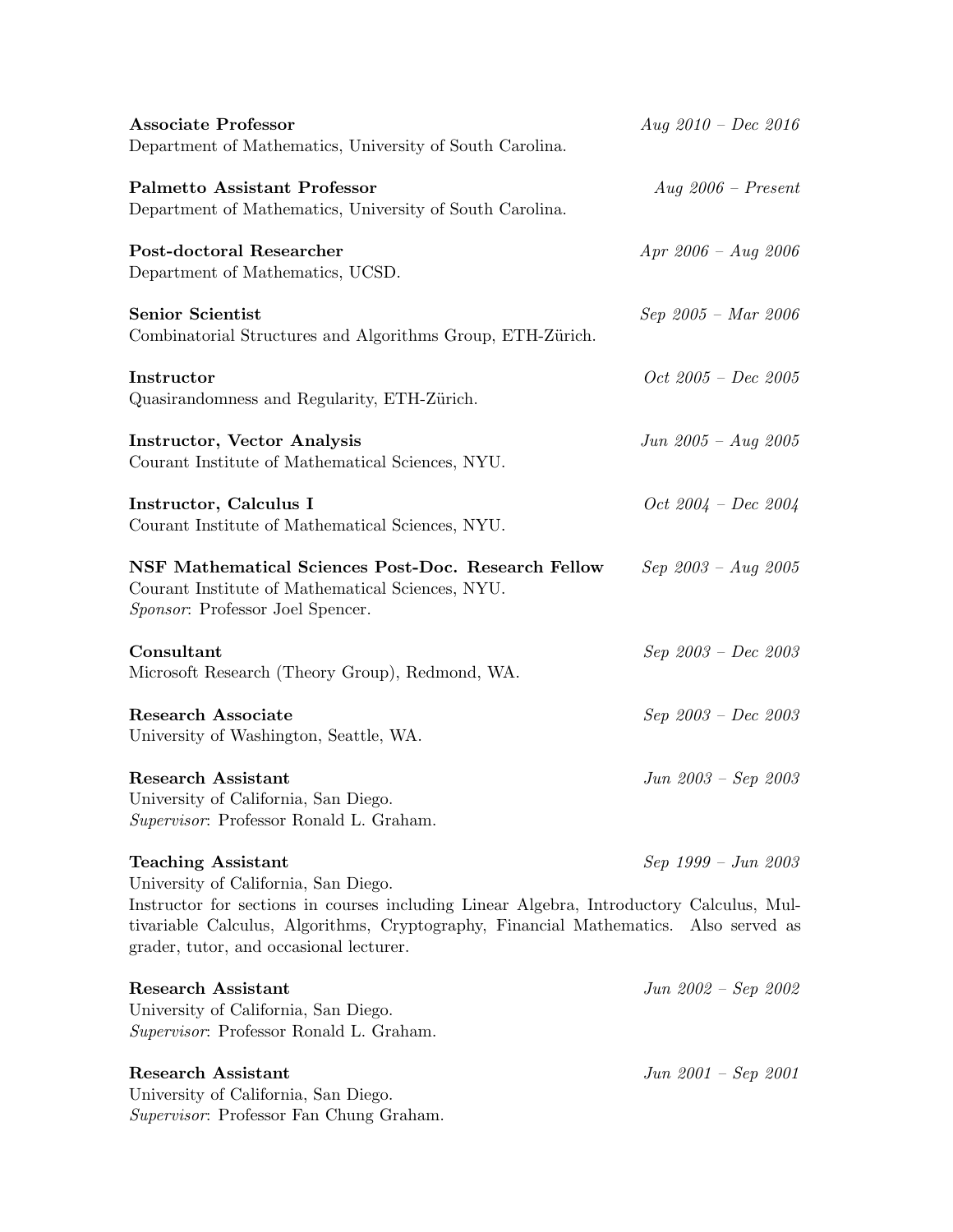# gramming to geospatial data systems. Programming in Java, XIS, PROLOG. Quality Assurance Programmer  $\frac{Jun 1999 - Sep 1999}{Jun 1999 - Sep 1999}$ Curl Corporation, Cambridge, MA. Quality Assurance testing of Curl language and development environment. Programming in Curl,  $C++$ .

Application of computational geometry to spatiotemporal data storage/query, interfacing in-house software with open source code, evaluating applications of constraint logic pro-

DTAI, Inc. (now Kratos Defense & Security Solutions), San Diego, CA.

# Webmaster/Software Developer/Graphics Designer *Jul 1996 – Sep 1998*

Sanjeonics, Inc, South Boston, MA.

Website design/management, development of software for small business valuation and credit reporting, systems administration. Programming in TurboPascal, C++, HTML, Perl, Java, 80x86 Assembly.

# Teacher Mar 1996 – May 1998

Combinatorics, MIT High School Studies Program (HSSP), Cambridge, MA. Teaching basic combinatorics to high school students in ten weekly classes each Spring. Course development and student evaluation.

# Conferences/Workshops Attended

(Non-speaking attendance denoted by asterisk.)

Spectral graph and hypergraph theory: connections and applications Dec 2021 Online (AIM / San Jose, CA).

| <b>Permutation Patterns 2021</b><br>Online (Strathclyde, UK).               | June 2021 |
|-----------------------------------------------------------------------------|-----------|
| Combinatorial & Additive Number Theory<br>Online (New York, NY).            | May 2021  |
| Birthday Conference for Steve Fenner<br>Online (Columbia, SC).              | Jan 2021  |
| Conference on Graph Theory and its Applications: a Tribute to Professor Fan |           |

**Chung** Dec 2019 Tsinghua Sanya International Mathematics Forum, Sanya, Hainan, P. R. China.

| * Erdős Memorial Lecture Series     | Sep 2019 |
|-------------------------------------|----------|
| University of Memphis, Memphis, TN. |          |
|                                     |          |

# Researcher/Programmer Jun 2000 – Sep 2000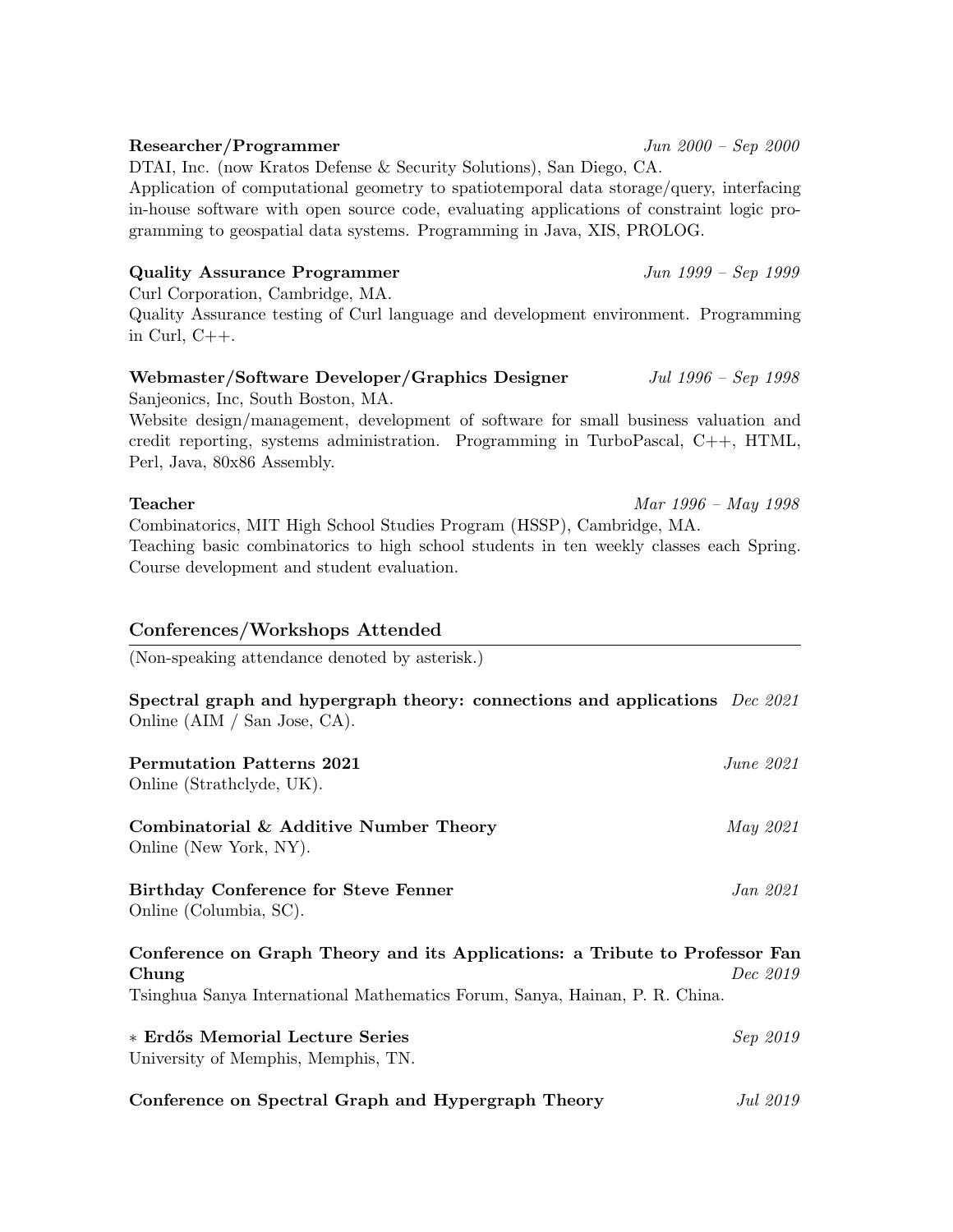| Qinghai Normal University, Xining, Qinghai, P. R. China.                                                              |                 |
|-----------------------------------------------------------------------------------------------------------------------|-----------------|
| <b>AMS</b> Southeastern Sectional Meeting<br>Auburn University, Auburn, AL.                                           | Mar 2019        |
| <b>AMS</b> Central Sectional Meeting<br>University of Michigan, Ann Arbor, MI.                                        | Oct 2018        |
| * NSF-CBMS Conf. on Additive Comb. from a Geometric Viewpoint May 2018<br>University of South Carolina, Columbia, SC. |                 |
| <b>International Conference on Mathematics and Statistics</b><br>University of Memphis, Memphis, TN.                  | May 2018        |
| International Workshop on Spectral Hypergraph Theory<br>Anhui University, Hefei, P. R. China.                         | Nov 2017        |
| American Society of Hematology Annual Meeting<br>San Diego Convention Center, San Diego, CA.                          | Nov 2016        |
| <b>AMS Fall Southeastern Sectional</b><br>North Carolina State University, Raleigh, NC.                               | Nov 2016        |
| <b>SIAM Discrete Math 2016</b><br>Georgia State University, Atlanta, GA.                                              | Jun 2016        |
| * Random Roads: A Celebration of Joel Spencer's 70th Birthday<br>New York University, New York, NY.                   | Apr 2016        |
| <b>AMS</b> Southeastern Section Meeting<br>University of Georgia, Athens, GA.                                         | Mar 2016        |
| * Triangle Lectures in Combinatorics<br>University of North Carolina, Greensboro, NC.                                 | Feb 2016        |
| Networked Life (Chung/Graham Retirement)<br>University of California, San Diego, CA.                                  | Jan 2016        |
| <b>AMS</b> Southeastern Section Meeting<br>University of Memphis, Memphis, TN.                                        | <i>Oct</i> 2015 |
| International Conference on Hypergraphs and Hypernetworks<br>Qinghai Normal University, Xining, Qinghai, P. R. China. | Jul 2015        |
| <b>Connections in Discrete Mathematics</b><br>Simon Fraser University, Burnaby, BC, Canada.                           | Jun 2015        |
| <b>AMS</b> Southeastern Section Meeting                                                                               | Nov 2014        |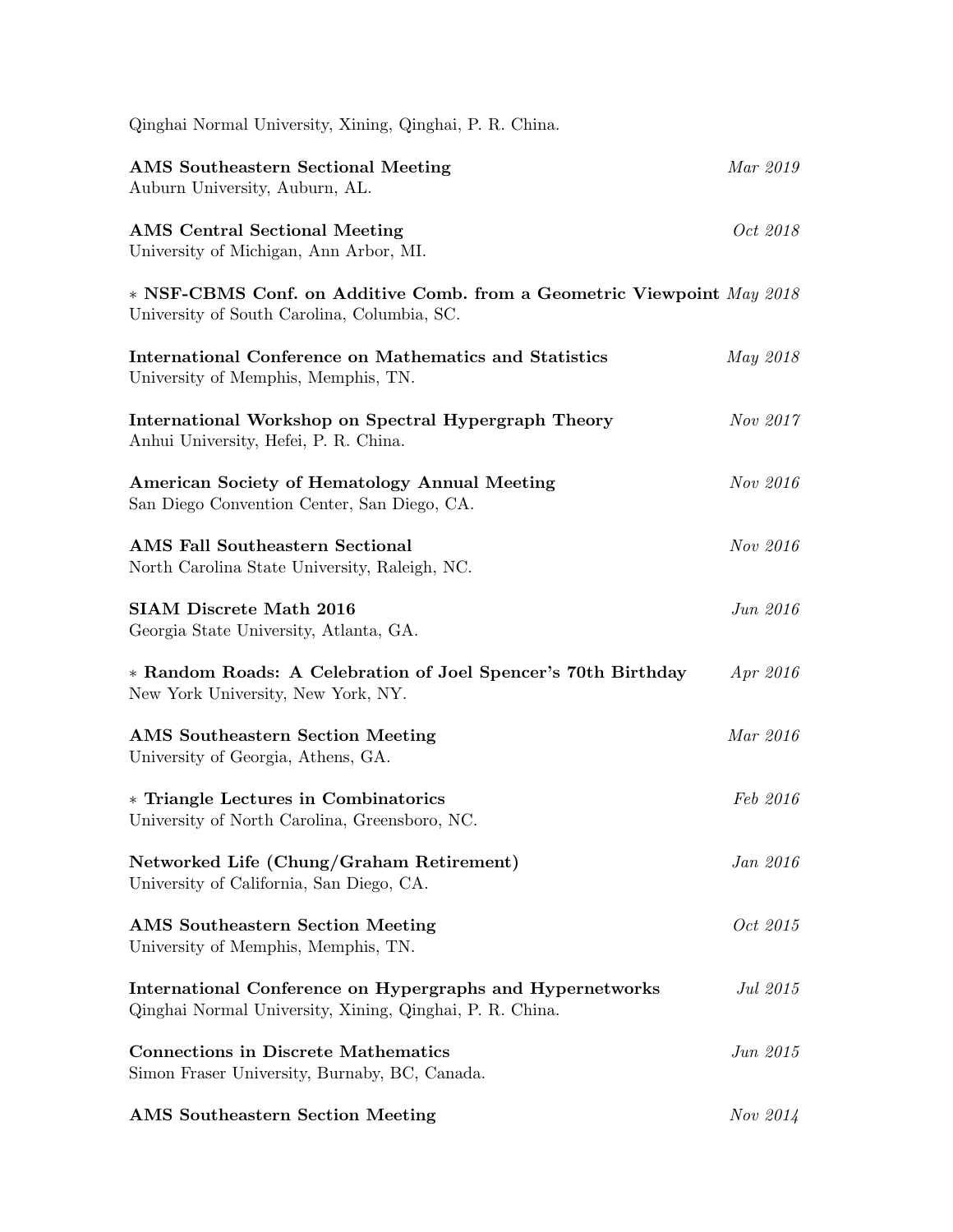| University of North Carolina, Greensboro, NC.                                                                                |            |
|------------------------------------------------------------------------------------------------------------------------------|------------|
| International Linear Algebra Society Meeting 2014<br>Sungkyunkwan University, Seoul, Korea.                                  | Aug $2014$ |
| 12th International Permutation Patterns Conference<br>East Tennessee State University, Johnson City, TN.                     | Jul 2014   |
| $*WestTest$<br>Institute for Mathematics and its Applications, Minneapolis, MN.                                              | Jun 2014   |
| <b>SIAM Discrete Math 2014</b><br>Hyatt Regency Minneapolis, Minneapolis, MN.                                                | Jun $2014$ |
| <b>AMS</b> Southeastern Sectional Meeting<br>University of Louisville, Louisville, KY.                                       | Oct 2013   |
| International Workshop of Spectral Graph and Hypergraph Theory<br>Fuzhou University, Fuzhou, P. R. China.                    | Jun 2013   |
| * Sentiment Analysis Symposium<br>Lighthouse International, New York, NY.                                                    | May 2013   |
| 2012 International Conference on the Spectral Theory of Tensors<br>Chern Institute, Nankai University, Tianjin, P. R. China. | Jun 2012   |
| * 2012 Joint Mathematics Meeting<br>Hynes Convention Center, Boston, MA.                                                     | Jan 2012   |
| Atlanta Lecture Series in Combinatorics and Graph Theory IV<br>Georgia State University, Atlanta, GA.                        | Nov 2011   |
| <b>AMS</b> Southeastern Sectional Meeting<br>Wake Forest University, Winston-Salem, NC.                                      | Sep 2011   |
| Random Structures & Algorithms 2011<br>Emory University, Atlanta, GA.                                                        | May 2011   |
| SIAM-SEAS 2011<br>University of North Carolina at Charlotte, Charlotte, NC.                                                  | Apr 2011   |
| <b>AMS</b> Southeastern Sectional Meeting<br>Georgia Southern University, Statesboro, GA.                                    | Mar 2011   |
| Atlanta Lecture Series in Combinatorics and Graph Theory II<br>Georgia State University, Atlanta, GA.                        | Feb 2011   |
| * AMS-MAA Joint Mathematics Meeting                                                                                          | Jan 2011   |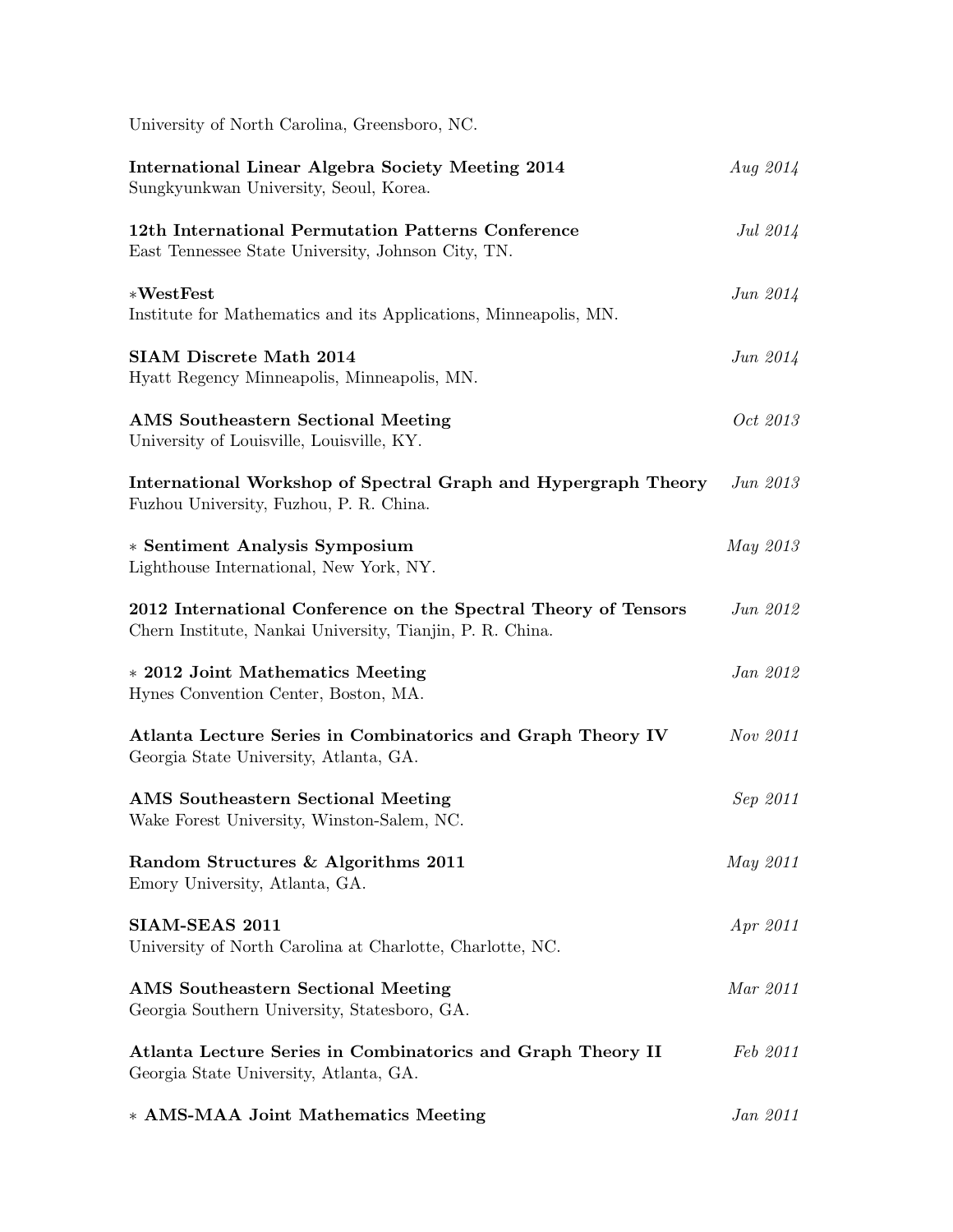New Orleans, LA.

| * Atlanta Lecture Series in Combinatorics and Graph Theory I<br>Emory University, Atlanta, GA.             | Nov 2010        |
|------------------------------------------------------------------------------------------------------------|-----------------|
| * 25th Mini-Conference on Discrete Mathematics and Algorithms<br>Clemson University, Clemson, SC.          | <i>Oct</i> 2010 |
| * Triangle Lectures in Combinatorics<br>Duke University, Durham, NC.                                       | Sep 2010        |
| <b>SIAM Conference on Discrete Mathematics</b><br>Hyatt Regency, Austin, TX.                               | Jun 2010        |
| 41st Southeastern Combinatorics, Graph Theory, & Computing<br>Florida Atlantic University, Boca Raton, FL. | Mar 2010        |
| Palmetto Number Theory Series XI<br>University of South Carolina, Columbia, SC.                            | Dec 2009        |
| * 24th Mini-Conference on Discrete Mathematics and Algorithms<br>Clemson University, Clemson, SC.          | Oct 2009        |
| <b>Research Experience for Graduate Students</b><br>University of Illinois, Urbana-Champaign, Urbana, IL.  | Jul 2009        |
| * CanaDAM 2009<br>Centre de Recherches Mathématiques, Montréal, Quebec, Canada.                            | May 2009        |
| <b>SERMON 2009</b><br>University of North Carolina, Greensboro, Greensboro, NC.                            | Apr 2009        |
| SIAM-SEAS 2009 Conference<br>University of South Carolina, Columbia, SC.                                   | Apr 2009        |
| <b>Ulam Centennial Conference</b><br>University of Florida, Gainesville, FL.                               | Mar 2009        |
| * AMS-MAA Joint Mathematics Meeting #1046<br>Washington, DC.                                               | Jan 2009        |
| * 23th Mini-Conference on Discrete Mathematics and Algorithms<br>Clemson University, Clemson, SC.          | Oct 2008        |
| AMS Southeastern Section Meeting #1044<br>University of Alabama, Huntsville, AL.                           | Oct 2008        |
| * SIAM Conference on Discrete Mathematics                                                                  | Jun 2008        |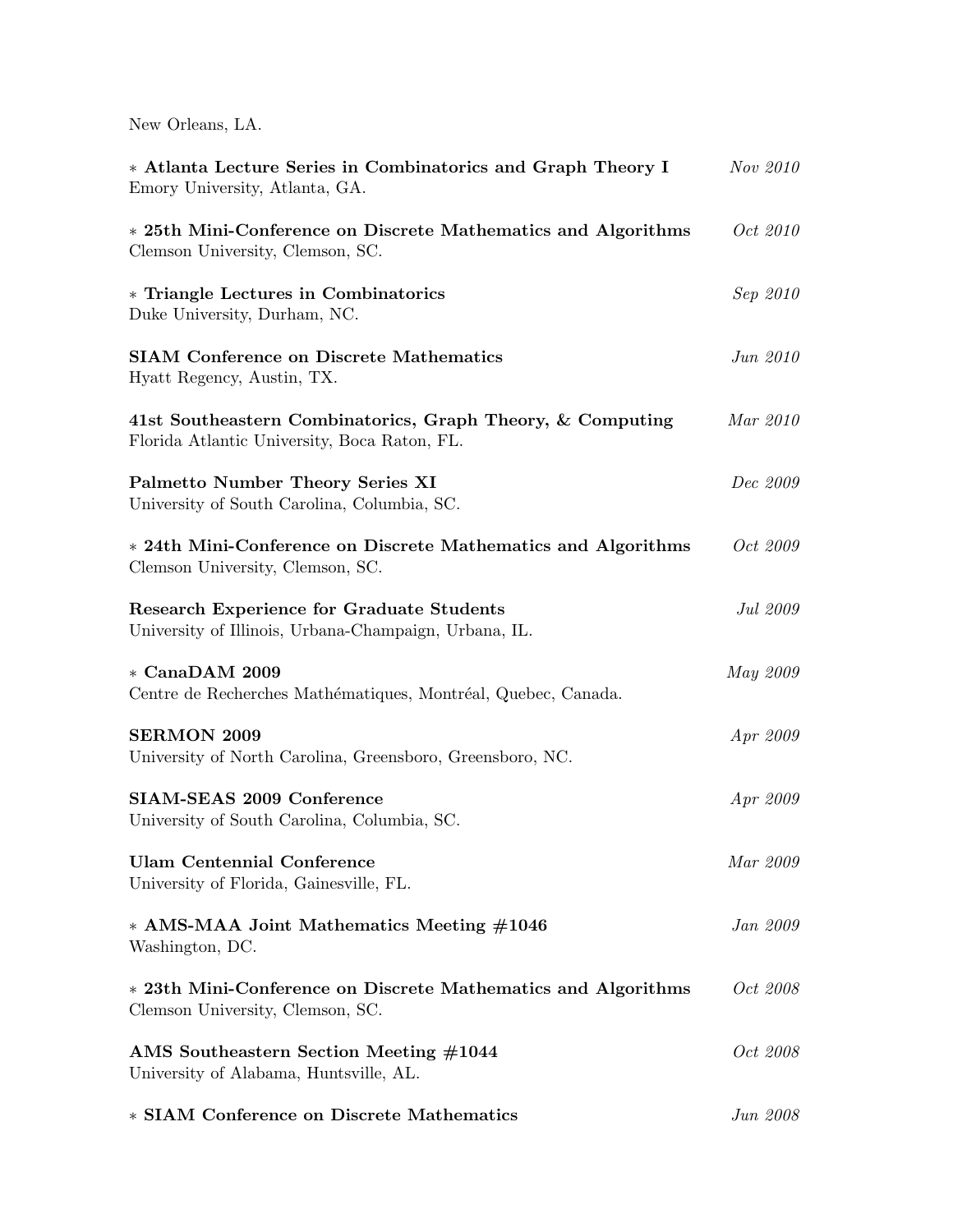University of Vermont, Burlington, VT.

| Int. Conf. on Interdisciplinary Math. & Stat. Techniques<br>University of Memphis, Memphis, TN.                                                     | May 2008        |  |
|-----------------------------------------------------------------------------------------------------------------------------------------------------|-----------------|--|
| * New Directions in Algorithms, Combinatorics, and Optimization<br>Georgia Tech, Atlanta, GA.                                                       | May 2008        |  |
| * MAA Southeastern Sectional Meeting<br>The Citadel, Charleston, NC.                                                                                | Mar 2008        |  |
| * SAMSI CDI Workshop: Cyber-enabled Discovery and Innovation<br>Radisson RTP, Research Triangle Park, NC.                                           | Nov 2007        |  |
| * 22th Mini-Conference on Discrete Mathematics and Algorithms<br>Clemson University, Clemson, SC.                                                   | Oct 2007        |  |
| Mini-Conference on Applied Combinatorics<br>University of South Carolina, Columbia, SC.                                                             | Oct 2007        |  |
| 2007 AMS Fall Central Section Meeting<br>DePaul University, Chicago, IL.                                                                            | Oct 2007        |  |
| First Joint International Meeting of the AMS and PTM<br>University of Warsaw, Warsaw, Poland.                                                       | Jul-Aug 2007    |  |
| Random Combinatorial Structures Conference<br>University of Nebraska, Lincoln, NE.                                                                  | Apr 2007        |  |
| 2007 AMS Spring Southeastern Section Meeting<br>Davidson College, Davidson, NC.                                                                     | Mar 2007        |  |
| Workshop on Complex Networks and their Applications<br>Georgia Institute of Technology, Atlanta, GA.                                                | Jan 2007        |  |
| 2006 AMS Fall Southeastern Section Meeting<br>University of Arkansas, Fayetteville, AR.                                                             | Nov 2006        |  |
| DIMACS/DIMATIA/Renyi Combinatorial Challenges Meeting<br>Rutgers/DIMACS, Piscataway, NJ.                                                            | Apr 2006        |  |
| Conference on Probabilistic Combinatorics & Algorithms:<br>A Conference in Honor of Joel Spencer's 60th Birthday<br>Rutgers/DIMACS, Piscataway, NJ. | Apr 2006        |  |
| Workshop on Analytic Algorithmics & Combinatorics (ANALCO06)                                                                                        | <i>Jan 2006</i> |  |

Radisson Hotel Miami Downtown, Miami, FL.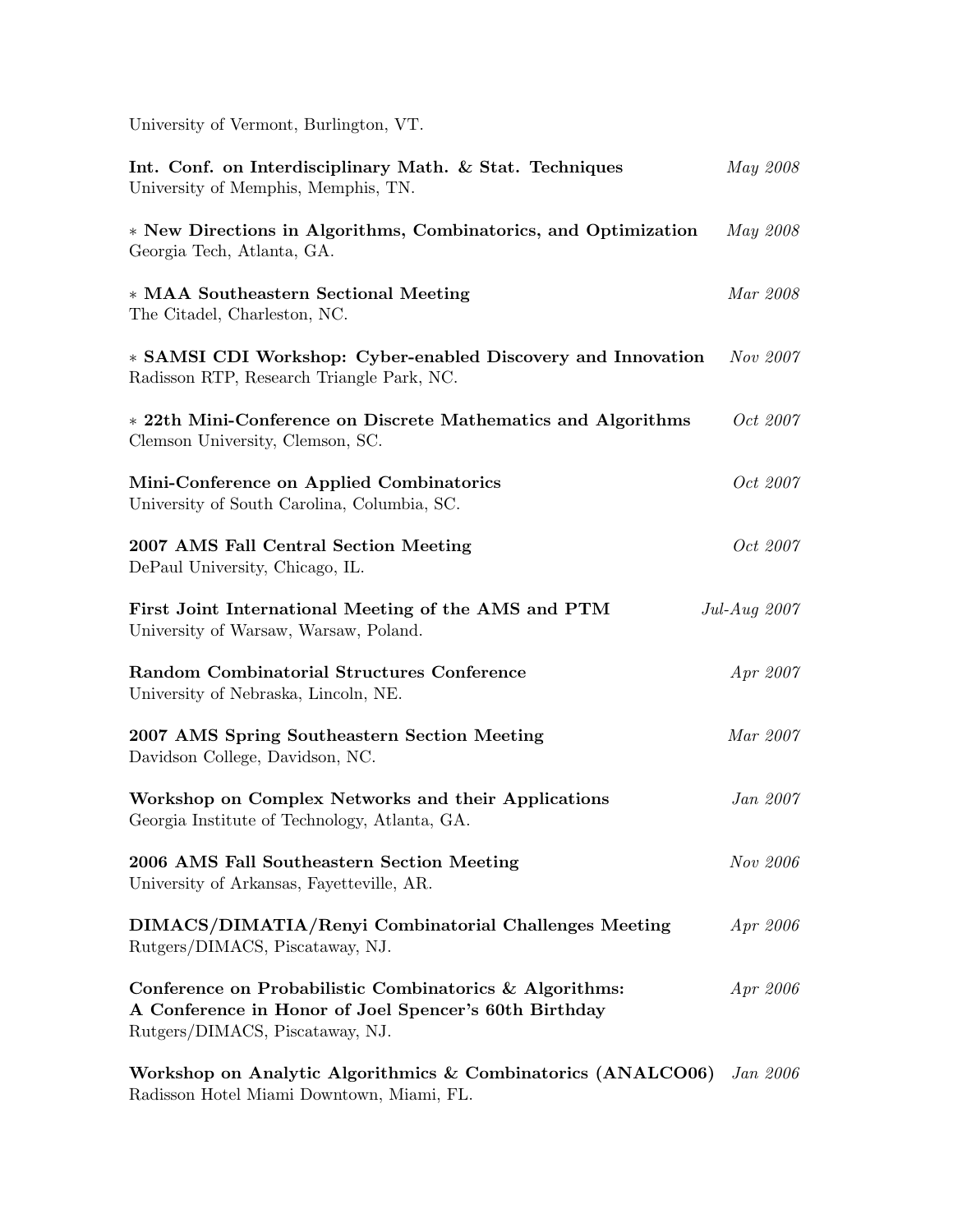| Combinatorial and Additive Number Theory 2005<br>City University of New York, New York, NY.                                                                   | May 2005   |                 |
|---------------------------------------------------------------------------------------------------------------------------------------------------------------|------------|-----------------|
| AMS 2005 Spring Eastern Section Meeting<br>University of Delaware, Newark, Delaware.                                                                          |            | <i>Apr</i> 2005 |
| Learn & Workshop: Random Graphs and Probabilistic Methods<br>Humboldt-Universität, Berlin, Germany.                                                           | Mar 2005   |                 |
| DOCCOURSE: Modern Ramsey Theory<br>Prague, Czech Republic.                                                                                                    |            | Feb 2005        |
| * 2005 Annual AMS/MAA Joint Mathematics Conference<br>Atlanta, GA.                                                                                            |            | <i>Jan 2005</i> |
| Generalizations of de Bruijn Cycles and Gray Codes<br>BIRS, Banff, Alberta, Canada.                                                                           |            | Dec 2004        |
| DIMACS/DIMATIA/Rényi Working Group on Extremal Combinatorics II<br>Rutgers/DIMACS, Piscataway, NJ.                                                            |            | Oct 2004        |
| * Graph Drawing 2004<br>CCNY, New York, NY.                                                                                                                   |            | <i>Oct</i> 2004 |
| * Mini-Workshop on Harmonic Analysis of Boolean Functions<br>Yale University, New Haven, CT.                                                                  |            | Sep 2004        |
| <b>SIAM Conference on Discrete Mathematics</b><br>Loews Vanderbilt Plaza Hotel, Nashville, TN.                                                                |            | Jun $2004$      |
| NSF/CBMS Regional Research Conference in Mathematical Sciences on The<br><b>Combinatorics of Large Sparse Graphs</b><br>Cal State San Marcos, San Marcos, CA. |            | $Jun\ 2004$     |
| * Combinatorial and Additive Number Theory 2004<br>CUNY Graduate Center, New York, NY.                                                                        | May 2004   |                 |
| 2004 CombinaTexas<br>Texas A&M, College Station, TX.                                                                                                          | Apr 2004   |                 |
| 2003 West Coast Number Theory Conference<br>Asilomar Conference Center, Monterey, CA.                                                                         |            | Dec 2003        |
| Integers 2003 Conference<br>State Univerity of West Georgia, Carrollton, GA.                                                                                  |            | Nov 2003        |
| * Introductory Workshop in Discrete and Computational Geometry<br>MSRI, Berkeley, CA.                                                                         | Aug $2003$ |                 |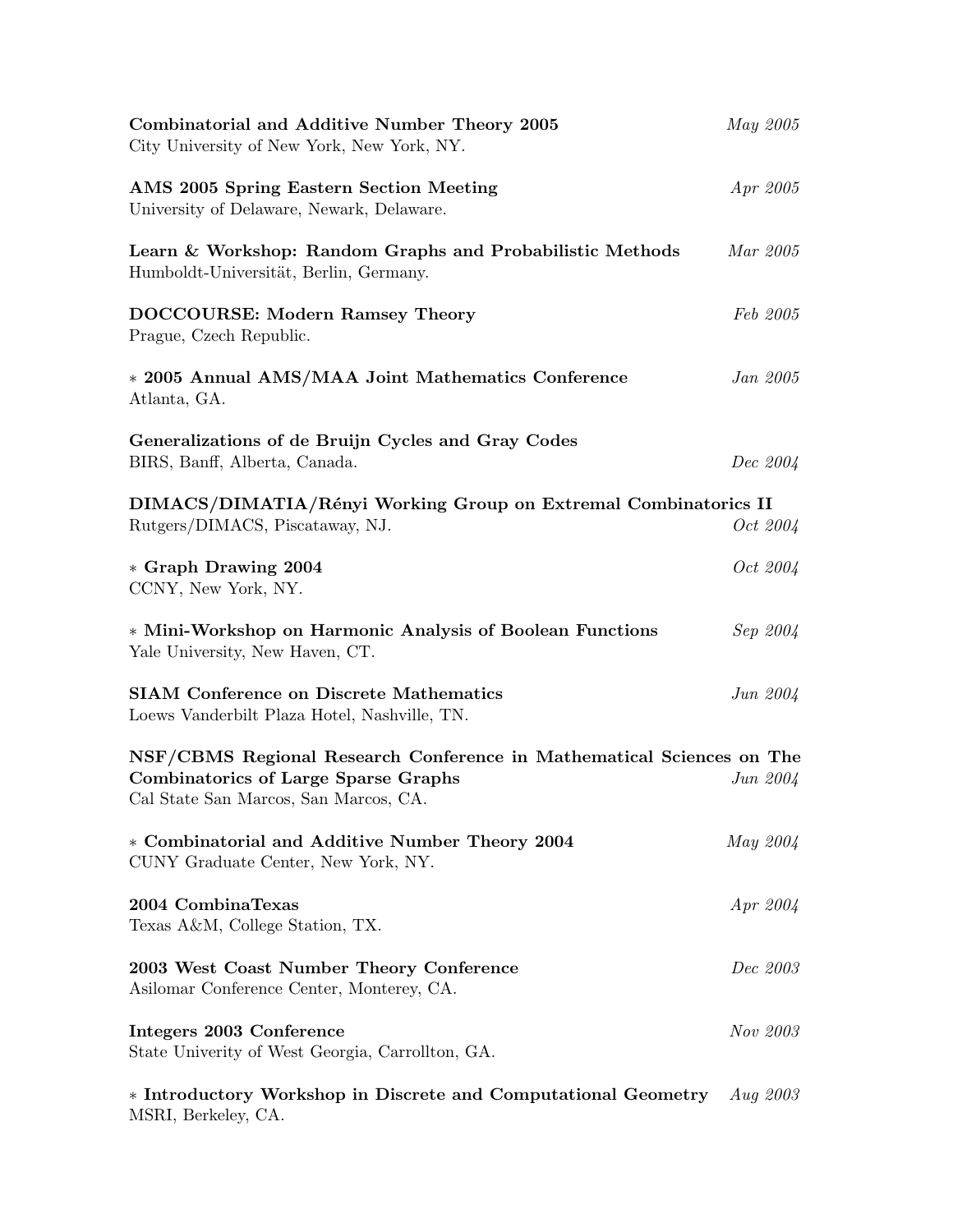| Jan 2003                                                                |
|-------------------------------------------------------------------------|
| Dec 2002                                                                |
| Oct 2002                                                                |
| <i>Aug 2002</i>                                                         |
| * NSF/CBMS Regional Research Conference in Mathematical Sciences on Ge- |
| May 2002                                                                |
| Jan 2002                                                                |
| <i>Oct</i> 2001                                                         |
| Mar 1995                                                                |
| Mar 1994                                                                |
|                                                                         |

# Activities and Honors

- UofSC Office of Undergraduate Research (OUR) Magellan Scholarship proposal reviewer, Fall 2021.
- Senior Personnel, NSF RTG: Mathematical Foundation of Data Science at University of South Carolina, Linyuan Lu (PI), Wolfgang Dahmen, Pooyan Jamshid Dermani, Qi Wang, Wuchen Li, \$1,996,609 (notified of award).
- Skype-a-Scientist presenter, March 2020 to present.
- UofSC Discrete Mathematics Seminar YouTube channel administrator, August 2020 to present.
- AMS David P. Robbins Prize Committee member, February 2021 to January 2024.
- Co-PI (with Laila Elsherif, University of North Carolina, Chapel Hill, and Epicypher, Inc) of NIH: National Institute of Allergy and Infectious Diseases, Phase I STTR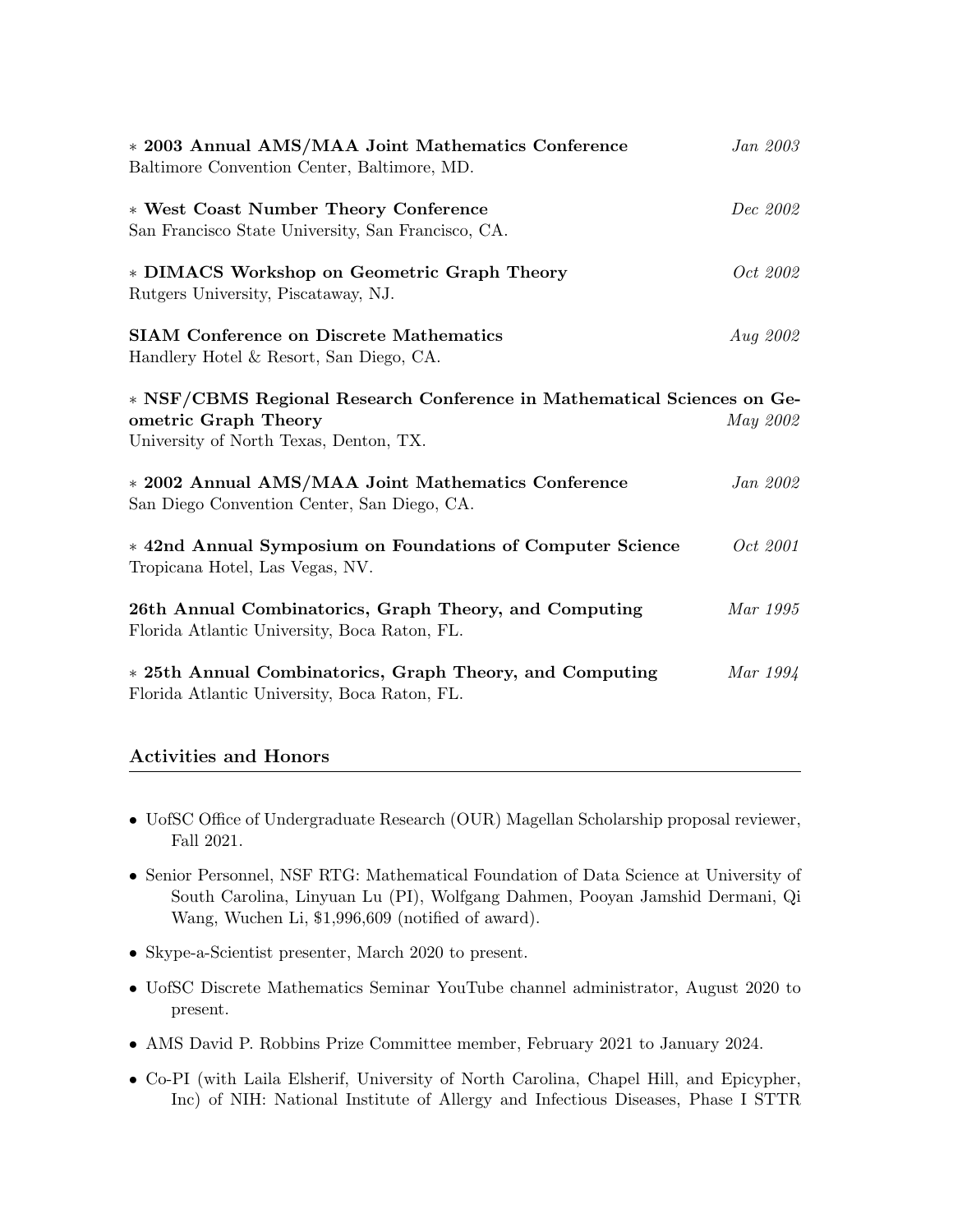1R41AI131840, "Quantifying NETosis Via Automated High Content Imaging Assay And Neural Networks".

- Press interviews, featured in (among others) "Multiplication Hits the Speed Limit", Communications of the ACM Jan 2020; "Machine learning helps scientists measure important inflammation process", UNC Press Release, Eurekalert, Science Daily, Charlotte Post, etc, Nov-Dec 2019; "Mathematicians have found a new way to multiply two numbers together", New Scientist, March 2019; "Mathematician Proves Huge Result on 'Dangerous' Problem", Quanta Magazine, Dec 2019; three appearances for "Pi Day" on WACH-TV "Good Day Columbia" Mar 2014, 2015, 2016; one radio interview with SC Public Radio WLTR for "Pi Day", March 2020.
- AMS Mathematical Reviews reviewer since 2017.
- Co-organizer of R. L. Graham's 80th birthday celebration, "Connections in discrete mathematics; A celebration of the work of Ron Graham", June 15–19 2015, Simon Fraser University, Burnaby, BC, Canada; co-editor of associated Festschrift.
- Co-organizer of 12th International Permutation Patterns Conference, July 2014, East Tennessee State University, Johnson City, TN, USA; Guest Editor of associated Special Issue of Australasian Journal of Combinatorics.
- Editorial Board member of *Involve*.
- Organizer of USC Combinatorics Seminar (Aug. 2009–May 2012, Aug 2013–Present).
- Co-organizer of Special Session on New Developments in Graph Theory at AMS Southeastern Sectional, Sep. 2011.
- Proposal reviewer for National Science Foundation (Fall '10); National Security Agency (Fall '10); Fonds Québécois de la Recherche sur la Nature et les Technologies (Fall '10); National Research, Development and Innovation Office of Hungary (NKFIH, Summer '19).
- Co-PI (with Linyuan Lu) of National Science Foundation (NSF) Division of Undergraduate Education: Course, Curriculum, and Laboratory Improvement (Type 2), "Collaborative Research: STEM Real World Applications of Mathematics" (DUE-TUES-1020692) 2010-2012.
- PI of National Science Foundation (NSF) Division of Mathematical Sciences: Algebra, Number Theory, and Combinatorics Award, "Combinatorial Quasirandomness and its Applications" (DMS-ANTC-1001370) 2010–2013.
- University of South Carolina Distinguished Undergraduate Research Mentor 2009.
- Co-organizer of Probabilistic and Extremal Combinatorics mini-symposium at SIAM– SEAS 2009.
- Invitation as Plenary Speaker at "Random Combinatorial Structures" conference, University of Nebraska, Lincoln, 4/07.
- USC Organizer for Virginia Tech Regional Mathematics Contest (VTRMC) 2010 & 2011.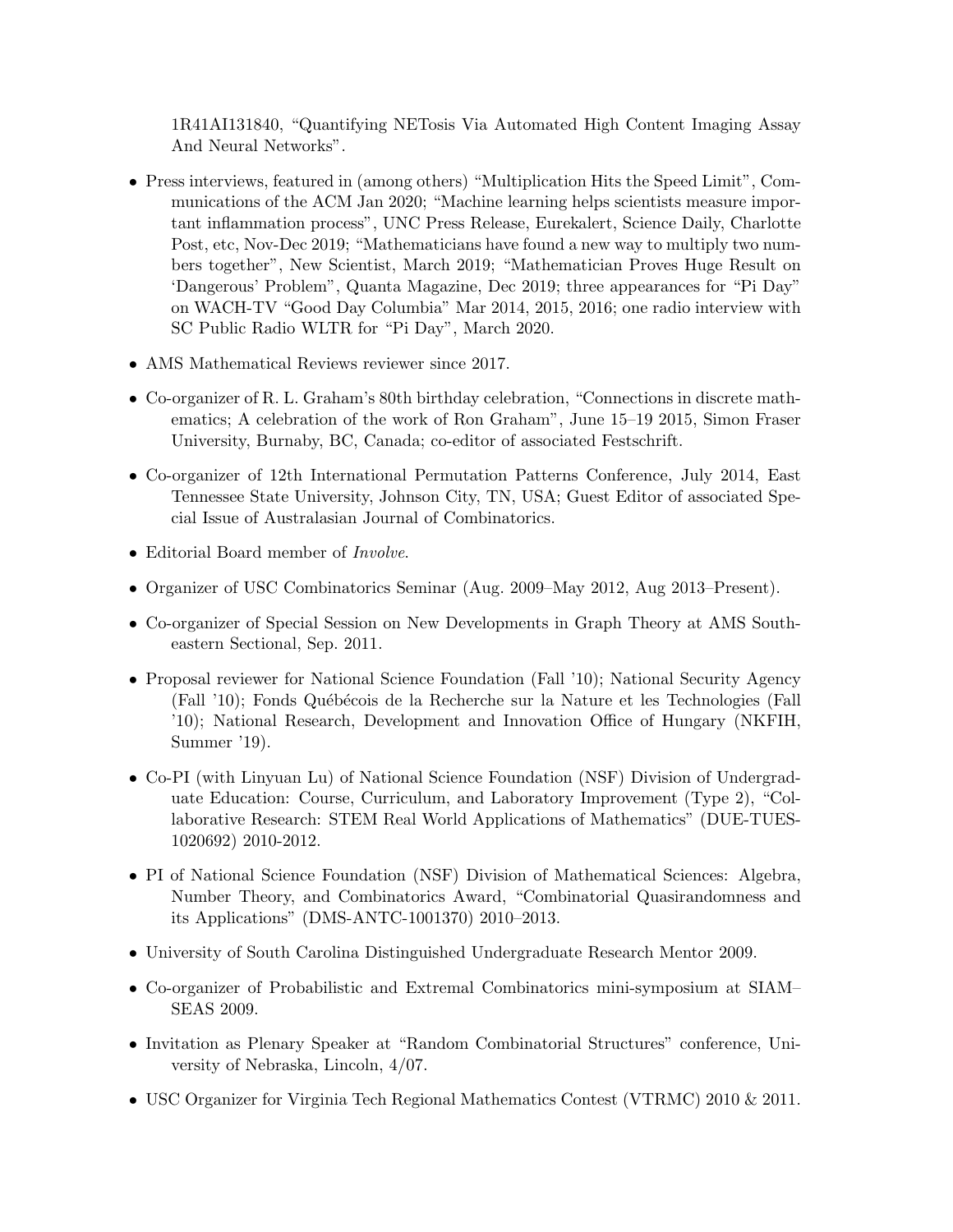- Carolina Scholar Mentor for 2008–09, 2009–10, 2010–11, 2011–12.
- Mentor for Magellan Scholar Sarah "Kaylee" Weatherspoon, Anna Kirkpatrick, Nicholas Smith, Bill Kay, and Andrew Mamroth.
- Mentor for Magellan Scholar Joshua King, awarded First Prize at poster session of USC Discovery Day '11.
- Mentor for Magellan Scholar Chris Poirel, awarded First Prize at poster session of USC Discovery Day '08.
- Member of the Interdisciplinary Mathematics Institute IMI–USC (9/06–Present).
- Honors College Mathematics Major Adviser (9/06–Present).
- IMI Executive Committee  $(9/07-12/08)$ , USC Math Web Committee  $(9/06-5/12)$ , USC Math Undergraduate Advisor (9/06–Present), USC Math Hiring Committee (9/07– 5/08, 9/10–5/11), USC Math Qualifying Exam Committee (9/07–5/08), USC Math Undergraduate Advisory Council (9/08–Present), USC Faculty Senator (9/08–5/11), USC Math Event Planning Committee (9/08–Present), USC Math Grant Mentoring Committee (8/11–Present), USC Virginia Tech Regional Mathematics Contest Advisor (8/11–5/12)
- Co-organizer of the "Extremal and Probabilistic Combinatorics" AMS Special Session at the 2006 Fall Southeastern Section Meeting, Fayetteville, AR, November 3–4, 2006.
- Co-organizer of the "Probabilistic Paradigms in Combinatorics" AMS Special Session at the 2005 Spring Eastern Section Meeting, Newark, DE, April 2–3, 2005.
- Two months invited visit to the Rényi Institute, Budapest, Feb 2005–Mar 2005.
- Second-place winner (with Reid Andersen and Robert Ellis) of Graph Drawing Contest at the 2004 Graph Drawing Conference in New York, NY.
- Recipient of National Science Foundation (NSF) Mathematical Sciences Postdoctoral Research Fellowship (MSPRF-0303272) 2003–2006 to study at New York University (NYU) with Professor Joel Spencer.
- Graduate Assistance in Areas of National Need (GAANN) Fellow, 2001.
- Co-organizer of the Combinatorial Structures from Discrete Geometry Mini-Symposium at the August 2002 SIAM Conference on Discrete Mathematics, San Diego, CA.
- Referee for Elec. J. Comb., Comp. Geom.: Theory and Appl., J. Comb. Theory Series A, SIAM J. Comp., SIAM J. Disc. Math., J. Integer Sequences, Math. Research Letters, Ars Combinatoria, Combinatorica, J. Design Theory, Discrete Math., Discrete Appl. Math., Ann. Comb., J. Comb., Networks, American Math. Monthly, Random Structures & Alg., Graphs & Comb., Integers, Disc. & Comp. Geom., Comb. Prob. & Comp., Inf. Proc. Letters, Appl. Anal. & Disc. Math., Linear Alg. & Appl., Phys. Letters A, STOC, SODA, ALENEX, LAGOS, STACS.
- Invited Representative for Graduate Students to January 2002 Mathematical Association of America Board of Governors Meeting, San Diego, CA.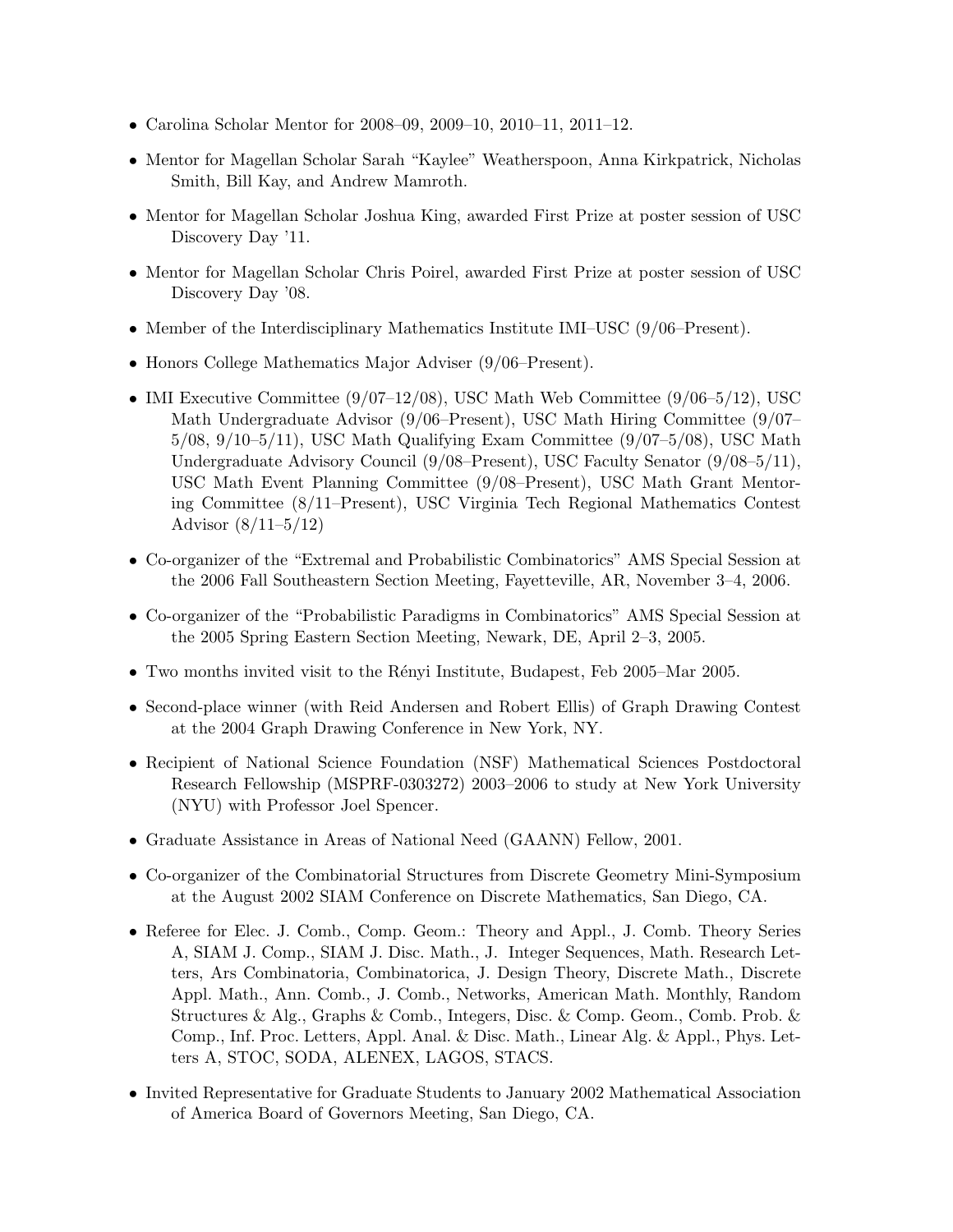- Administrator of MathStorm, a student-run mathematics consulting service for researchers at UCSD.
- Recipient of National Merit Scholarship Award, 1995.

# Presentations

# • Invited Long Form

| Homogeneous Eigenvalues of Hypergraphs and their Associated Eigenvarieties                                                                                            |          |
|-----------------------------------------------------------------------------------------------------------------------------------------------------------------------|----------|
| Spectral graph and hypergraph theory (remote), AIM, San Jose, CA.                                                                                                     | Dec 2021 |
| Around the Brouwer Conjecture<br>Discrete Mathematics Seminar (remote), University of Delaware, Newark, DE.                                                           | Nov 2020 |
| The Mathematics of Sudoku<br>TMWYF Seminar (remote), University of South Alabama, Mobile, AL.                                                                         | Sep 2020 |
| <b>Characteristic Power Series of Graph Limits</b><br>Math Dept Colloquium, University of Memphis, Memphis, TN.                                                       | Nov 2019 |
| <b>Characteristic Power Series of Graph Limits</b><br>Combinatorics Seminar, Fuzhou University, Fuzhou, Fujian, P. R. China.                                          | Jul 2019 |
| <b>Characteristic Power Series of Graph Limits</b><br>Conference on Spectral Graph and Hypergraph Theory, Qinghai Normal University, Xining,<br>Qinghai, P. R. China. | Jul 2019 |
| A Generalization of the Harary-Sachs Theorem to Hypergraphs<br>Combinatorics Seminar, Georgia Institute of Technology, Atlanta, GA.                                   | Sep 2018 |
| Graph Pressing Sequences and Binary Linear Algebra<br>ICOMAS 2018 (Plenary Address), University of Memphis, Memphis, TN.                                              | May 2018 |
| Graph Pressing Sequences and Binary Linear Algebra<br>Discrete Mathematics Seminar, Iowa State University, Ames, IA.                                                  | Mar 2018 |
| Adjacency Spectra of Hypertrees and other Hypergraphs with Few Eigenvalues<br>Nov 2017                                                                                |          |
| 2017 International Workshop on Spectral Hypergraph Theory, Hefei, Anhui, P. R. China.                                                                                 |          |
| Graph Pressing Sequences and Binary Linear Algebra<br>Illinois Institute of Technology Department of Mathematics Colloquium, Chicago, IL.                             | Oct 2017 |
| Graph Pressing Sequences and Binary Linear Algebra                                                                                                                    | Oct 2017 |

UIC Department of Mathematics MCS Seminar, Chicago, IL.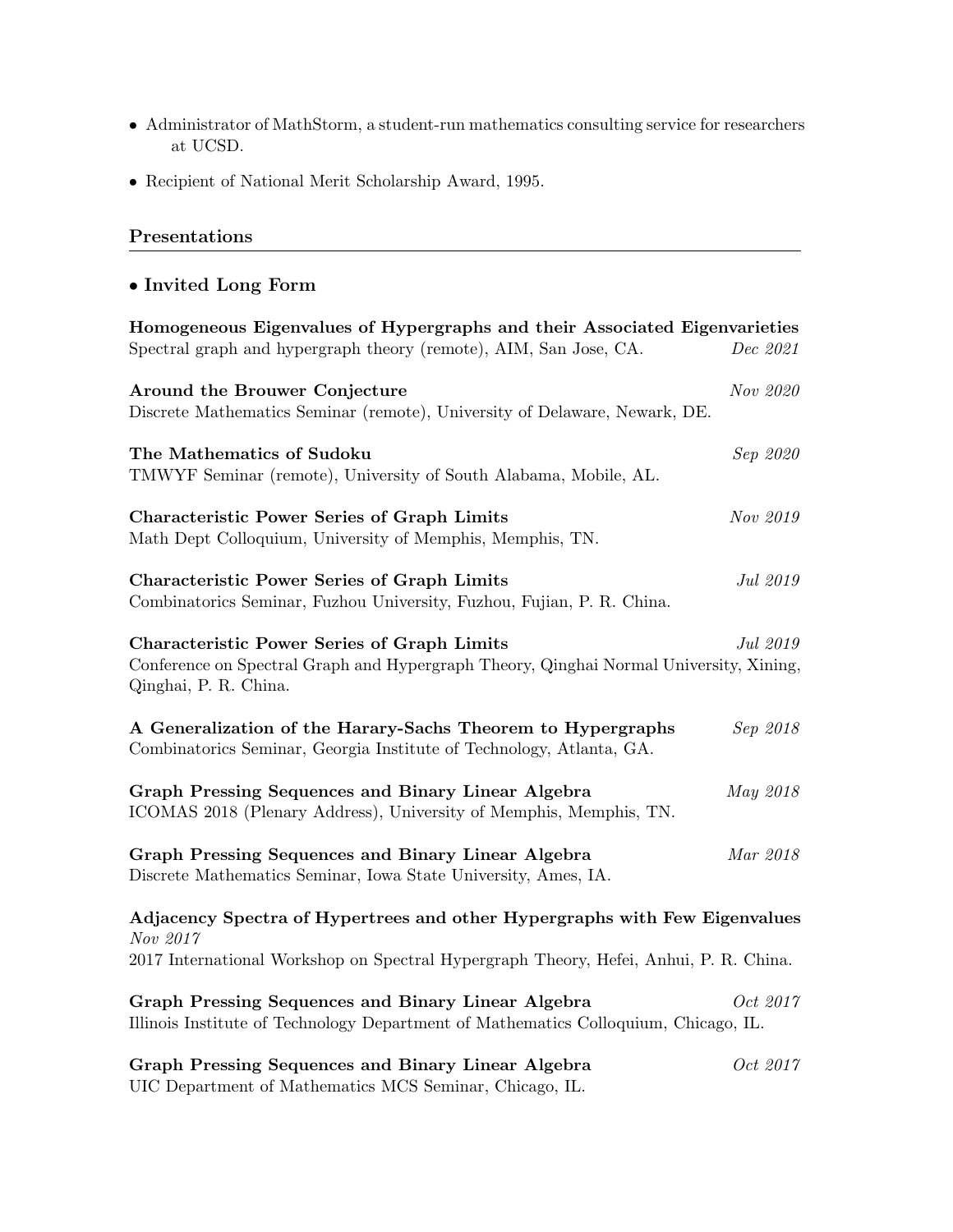| Using Machine Learning to Study NETs and NETosis<br>UNC Department of Hematology/Oncology Seminar Series, Chapel Hill, NC.                  | Oct 2017        |
|---------------------------------------------------------------------------------------------------------------------------------------------|-----------------|
| <b>MAMS Alumni Presentation: Computer Science Week</b><br>Massachusetts Academy of Mathematics and Science, Worcester, MA.                  | Dec 2016        |
| <b>SCGSSM Presentation: SmartChat Speaker Series</b><br>SC Governor's School for Science and Math, Hartsville, SC.                          | Mar 2016        |
| <b>MAMS Alumni Presentation: Computer Science Week</b><br>Massachusetts Academy of Mathematics and Science, Worcester, MA.                  | Dec 2015        |
| Spectra of random hypergraphs and hypermatrices<br>AMS Southeastern Sectional Meeting, Memphis, TN.                                         | Oct 2015        |
| Spectra of random hypergraphs and hypermatrices<br>International Conference on Hypergraphs and Hypernetworks, Xining, Qinghai, P. R. China. | Jul 2015        |
| Pressing sequences, bicolored graphs, and binary matrix algebra<br>Connections in Discrete Mathematics, Burnaby, BC, Canada.                | Jun 2015        |
| The complexity of counting poset and permutation patterns<br>ADM Seminar, Clemson University, Clemson, SC.                                  | Dec 2014        |
| Computer "proofs": Are they rigorous?<br>Math for Everyone Lecture Series, Notre Dame, South Bend, IN.                                      | <i>Oct</i> 2014 |
| Homogeneous Adjacency Spectra of Random Hypergraphs<br>Probability Seminar, Cornell University, Ithaca, NY.                                 | Feb 2014        |
| Homogeneous Adjacency Spectra of Random and Complete Hypergraphs                                                                            |                 |
| Combinatorics Seminar, Georgia Tech, Atlanta, GA.                                                                                           | Feb 2014        |
| Eigenvalues of the All-Ones Hypermatrix and the Poisson Product Formula                                                                     | May 2013        |
| International Workshop of Spectral Graph and Hypergraph Theory, Fuzhou, P. R. China.                                                        |                 |
| Spectra of Hypergraphs<br>Zhejiang University, Hangzhou, P. R. China.                                                                       | Jun 2012        |
| Spectra of Hypergraphs<br>International Conference on the Spectral Theory of Tensors, Tianjin, P. R. China.                                 | Jun 2012        |
| Spectra of Hypergraphs<br>Tsinghua University, Beijing, P. R. China.                                                                        | May 2012        |
| The Minimum Number of Givens in a Fair Sudoku Puzzle is 17                                                                                  | Mar 2012        |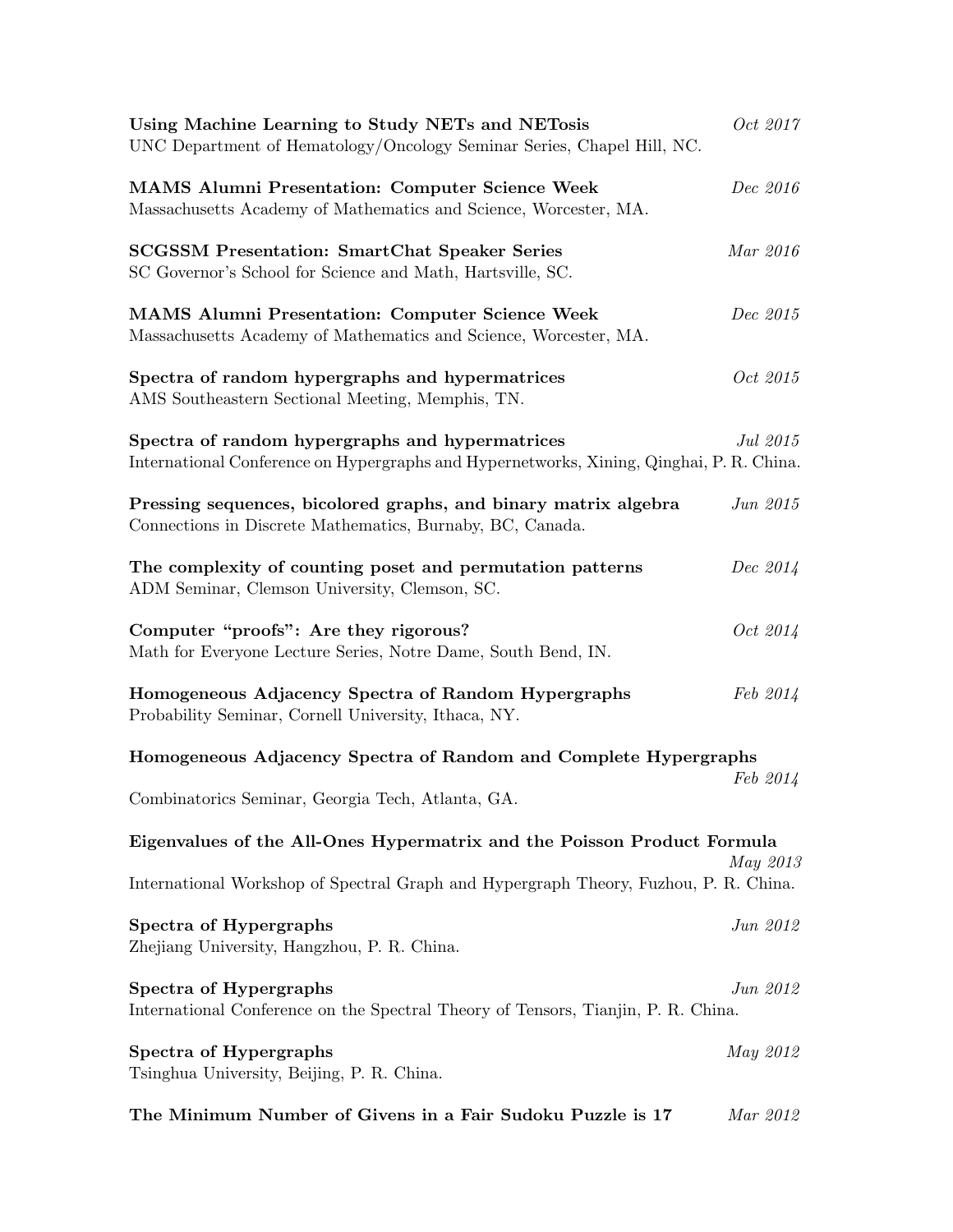| Hudson Colloquium, Armstrong Atlantic State University, Savannah, GA.                                                    |                 |
|--------------------------------------------------------------------------------------------------------------------------|-----------------|
| <b>Deterministic Random Walks</b><br>Wake Forest University, Winston-Salem, NC.                                          | Mar 2012        |
| Reconstructing Trees and a Waring-type Problem on Partitions<br>USC-Sumter Mathematics Seminar, Sumter, SC.              | Sep 2010        |
| Open Problems & Topics<br>REGS, University of Illinois, Urbana-Champaign, Urbana, IL.                                    | Jul 2009        |
| Liar Games, Optimal Codes, and Deterministic Simulation of Random Walks                                                  |                 |
| Georgia Tech Combinatorics Seminar, Atlanta, GA.                                                                         | May 2009        |
| Roto-Router Analysis of the Liar Game<br>Ulam Centennial Conference, Gainesville, FL.                                    | Mar 2009        |
| Triple Systems with the Sum Property<br>ETSU-REU Seminar, Johnson City, TN.                                              | Jul 2008        |
| Where do power laws come from?<br>Georgia Tech Seminar, Atlanta, GA.                                                     | Apr 2007        |
| Finite Plane Kakeya Problem & Collinear Points in Permutations<br>Georgia Tech Combinatorics Seminar, Atlanta, GA.       | Apr 2007        |
| <b>Deterministic Random Walks</b><br>Howard University Mathematics Department Colloquium, Washington, DC.                | Mar 2007        |
| <b>Quasirandom Permutations</b><br>IIT Mathematics Department Colloquium, Chicago, IL.                                   | Mar 2007        |
| <b>Random Linear Extensions of Grids</b><br>IIT Combinatorics Seminar, Chicago, IL.                                      | Mar 2007        |
| <b>Random Linear Extensions of Grids</b><br>Georgia Tech Combinatorics Seminar, Atlanta, GA.                             | Dec 2006        |
| <b>Foundations of Quasirandomness</b><br>DIMACS/DIMATIA/Renyi Combinatorial Challenges Meeting, Piscataway, NJ.          | Apr 2006        |
| <b>Quasirandom Permutations</b><br>DOCCOURSE: Modern Ramsey Theory, Prague, Czech Republic.                              | <i>Feb 2005</i> |
| Cycles for other Shapes of Sliding Window<br>Generalizations of de Bruijn Cycles and Gray Codes, Banff, Alberta, Canada. | <i>Dec</i> 2004 |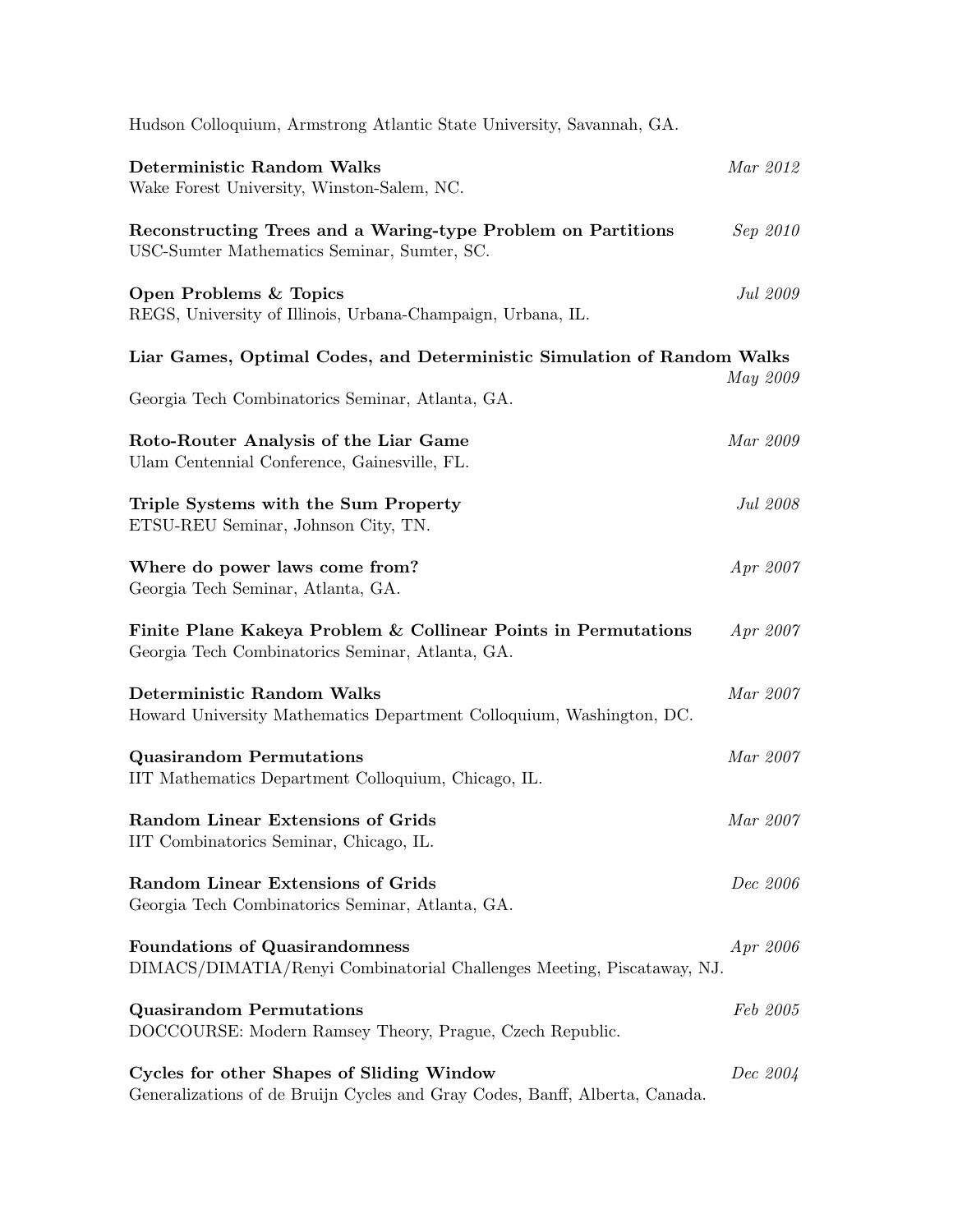| Erdős-Hajnal Sets and Semigroup Decompositions<br>Princeton Combinatorics Seminar, Princeton, NJ.                                                                                                                         | Nov 2004    |
|---------------------------------------------------------------------------------------------------------------------------------------------------------------------------------------------------------------------------|-------------|
| Generalized de Bruijn Cycles<br>CUNY Combinatorics Seminar, New York, NY.                                                                                                                                                 | Sep 2004    |
| A Permutation Regularity Lemma<br>NSF/CBMS Regional Research Conference in Mathematical Sciences on The Combinatorics<br>of Large Sparse Graphs, San Marcos, CA.                                                          | $Jun\ 2004$ |
| <b>Quasirandom Permutations</b><br>UW Discrete Math Seminar, University of Washington, Seattle, WA.                                                                                                                       | Nov 2003    |
| <b>Quasirandomness and Fourier Coefficients</b><br>Texas A&M, College Station, TX.                                                                                                                                        | Nov 2003    |
| A Generalization of Zaremba's Conjecture<br>Texas A&M, College Station, TX.                                                                                                                                               | Nov 2003    |
| De Bruijn Covering Codes<br>Texas A&M, College Station, TX.                                                                                                                                                               | Nov 2003    |
| <b>Quasirandom Permutations</b><br>Microsoft Research, Redmond, WA.                                                                                                                                                       | Oct 2003    |
| <b>Quasirandom Permutations</b><br>Graph Theory Seminar, Georgia Tech, Atlanta, GA.                                                                                                                                       | Feb 2003    |
| • Invited Short Form                                                                                                                                                                                                      |             |
| <b>Recurrence Ranks and Moment Sequences</b><br>Combintorial & Additive Number Theory, New York, NY (online).                                                                                                             | May 2021    |
| <b>Grid-Ramsey Problems</b><br>Birthday Conference for Steve Fenner, Columbia, SC (online).                                                                                                                               | Jan 2021    |
| <b>Characteristic Power Series of Graph Limits</b><br>Conference on Graph Theory and its Applications: a Tribute to Professor Fan Chung, Ts-<br>inghua Sanya International Mathematics Forum, Sanya, Hainan, P. R. China. | Dec 2019    |
| Semi-Definiteness over Finite Fields and Graph Pressing Sequences<br>AMS Spring Southeastern Sectional Meeting, Auburn, AL.                                                                                               | Mar 2019    |
| Minimum Bottleneck Weight of Random Pressing Sequences and Related Pro-<br>cesses<br>AMS Spring Southeastern Sectional Meeting, Auburn, AL.                                                                               | Mar 2019    |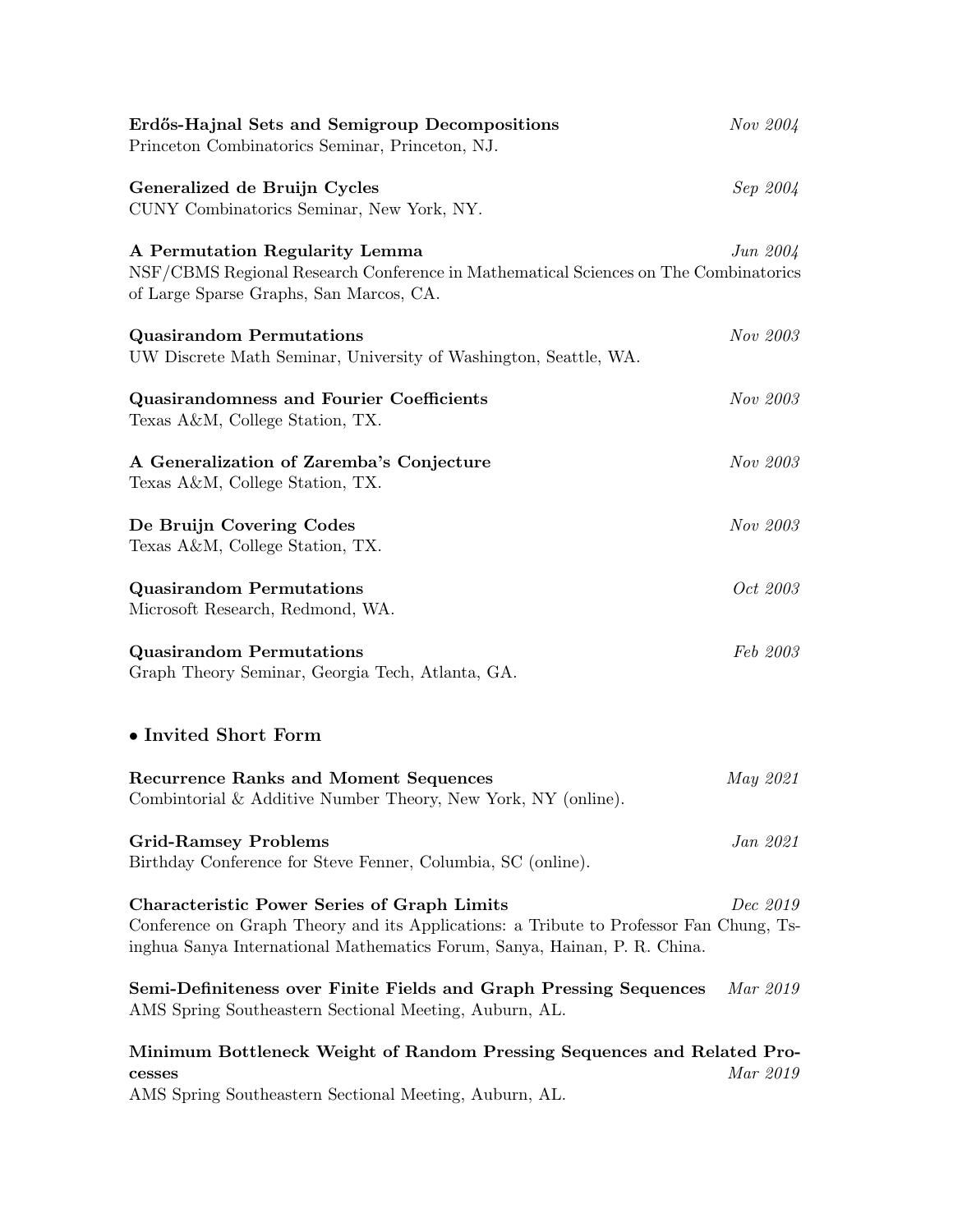A generalization of the Harary-Sachs Theorem to hypergraphs  $Oct$  2018 AMS Central Sectional Meeting, Ann Arbor, MI.

Adjacency spectra of hypertrees and hypergraphs with few eigenvalues May 2018 ICOMAS 2018, Memphis, TN.

Analytic Connectivity of Uniform Hypergraphs  $Nov$  2016 AMS Fall Southeastern Sectional, Raleigh, NC.

Spectra of Random Symmetric Hypermatrices and Random Hypergraphs Jun 2016 SIAM-DM 2016, Atlanta, GA.

# Successful Pressing Sequences for a Bicolored Graph and Binary Matrices Mar 2016 AMS Southeastern Section Meeting, Athens, GA.

Successful Pressing Sequences for a Bicolored Graph and Binary Matrices Jan 2016

Networked Life (Chung/Graham Retirement), San Diego, CA.

Spectra of Random Symmetric Hypermatrices and Random Hypergraphs Oct 2015

AMS Southeastern Section Meeting, Memphis, TN.

Successful Pressing Sequences for a Bicolored Graph and Binary Matrices Jun 2015

Connections in Discrete Mathematics, Burnaby, BC, Canada.

| Deducing vertex weights from empirical occupation times<br>AMS Southeastern Section Meeting, Greensboro, NC.                       | Nov 2014   |
|------------------------------------------------------------------------------------------------------------------------------------|------------|
| Homogeneous adjacency spectra of random hypergraphs<br>International Linear Algebra Society Meeting 2014, Seoul, Korea.            | Aug $2014$ |
| The Complexity of Counting Poset and Permutation Patterns<br>12th International Permutation Patterns Conference, Johnson City, TN. | Jul 2014   |

Eigenvalue Stability under Hypermatrix Perturbation and Random Hypergraphs Jun 2014 SIAM Discrete Math 2014, Minneapolis, MN.

Combinatorial Explosion: The Mathematical Limits of Computation Mar 2014 Science on Screen Film Festival, Nickelodeon Theater, Columbia, SC.

When is Counting Linear Extensions Easy?  $Oct 2013$ AMS Southeastern Sectional Meeting, University of Louisville, Louisville, KY.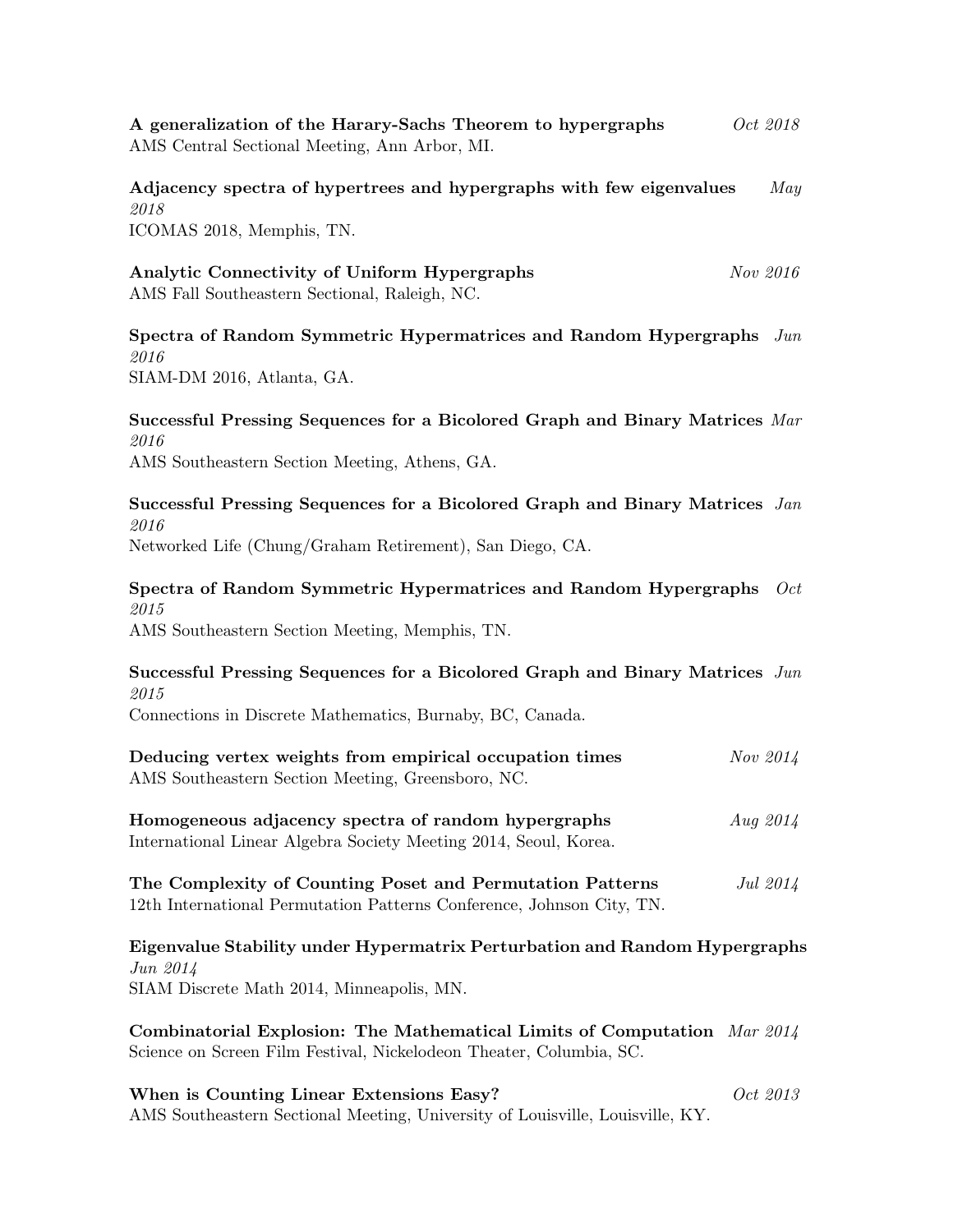| Spectra of Hypergraphs<br>Atlanta Lecture Series in Combinatorics and Graph Theory, Atlanta, GA.                                                 | Nov 2011        |
|--------------------------------------------------------------------------------------------------------------------------------------------------|-----------------|
| Spectra of Hypergraphs<br>AMS Southeastern Sectional Meeting, Winston-Salem, NC.                                                                 | Sep 2011        |
| Spectra of Hypergraphs<br>Random Structures & Algorithms 2011, Atlanta, GA.                                                                      | <i>May</i> 2011 |
| Spectra of Hypergraphs<br>SIAM-SEAS 2011, Charlotte, NC.                                                                                         | <i>Apr 2011</i> |
| Spectra of Hypergraphs<br>AMS Southeastern Sectional Meeting, Statesboro, GA.                                                                    | Mar 2011        |
| The Mathematics of Sudoku<br>Gathering for Gardner (G4G), Columbia, SC.                                                                          | Oct 2010        |
| Reconstructing Trees and a Waring-type Problem on Partitions<br>SIAM Conference on Discrete Mathematics, Austin, TX.                             | Jun 2010        |
| Tree Reconstruction and a Waring-Type Problem on Partitions<br>PANTS XI, Columbia, SC.                                                           | Dec 2009        |
| The Discrepancy of the Lexicographically Least de Bruijn Cycle<br>SERMON 2009, Greensboro, NC.                                                   | Apr 2009        |
| Roto-Router Analysis of the Liar Game<br>SIAM-SEAS 2009, Columbia, SC.                                                                           | Apr 2009        |
| Monochromatic Boxes in Colored Grids<br>2008 Fall AMS Southeastern Section Meeting, Huntsville, AL.                                              | Oct 2008        |
| Monochromatic Boxes in Colored Grids<br>The 23rd Clemson Mini-Conference, Clemson, SC.                                                           | Oct 2008        |
| Learning Vertex Weights from Sample Mean Occupation Times<br>Int. Conf. on Interdisciplinary Mathematical & Statistical Techniques, Memphis, TN. | May 2008        |
| Discrete Stochastic Differentiation<br>Mini-Conference on Applied Combinatorics, Columbia, SC.                                                   | Oct 2007        |
| Discrete Stochastic Differentiation<br>2007 AMS Fall Central Section Meeting, Chicago, IL.                                                       | <i>Oct 2007</i> |
| Discrete Stochastic Differentiation<br>First Joint International Meeting of the AMS and PTM, Warsaw, Poland.                                     | Jul 2007        |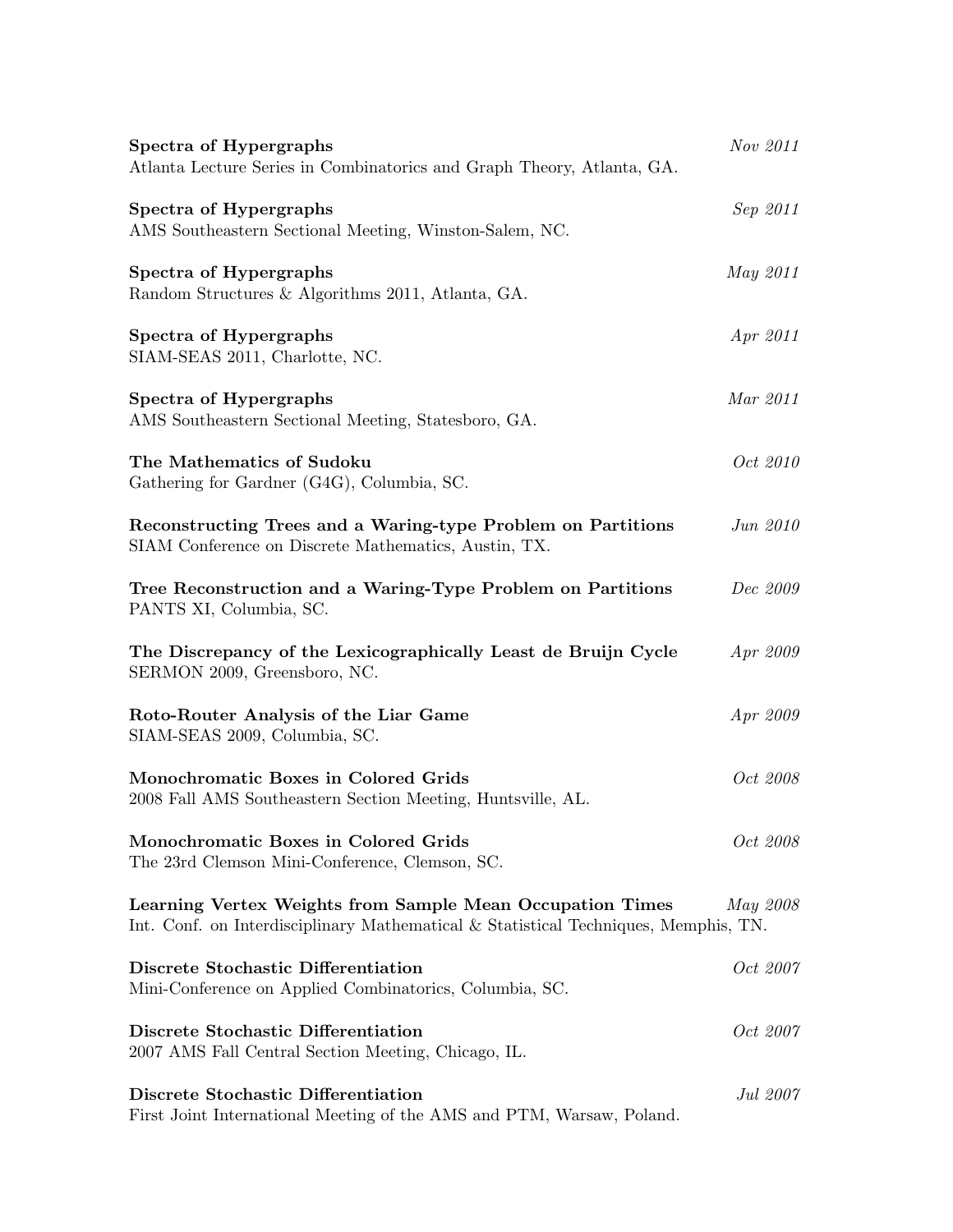| Deterministic Random Walks: Recent Developments<br>Random Combinatorial Structures Conference, Lincoln, NE.                        | Apr 2007        |  |
|------------------------------------------------------------------------------------------------------------------------------------|-----------------|--|
| Finite Field Kakeya Problem and Collinear Triples in Permutations<br>2007 AMS Spring Southeastern Section Meeting, Davidson, NC.   | Mar 2007        |  |
| Where Do Power Laws Come From?<br>2007 AMS Spring Southeastern Section Meeting, Davidson, NC.                                      | Mar 2007        |  |
| Where Do Power Laws Come From?<br>Workshop on Complex Networks and their Applications, Atlanta, GA.                                | Jan 2007        |  |
| <b>Random Linear Extensions of Grids</b><br>2006 AMS Fall Southeastern Sectional Meeting, Fayetteville, AR.                        | Nov 2006        |  |
| Deterministic Random Walks on the Integers<br>Joel Spencer's 60th Birthday Conference, Piscataway, NJ.                             | Apr 2006        |  |
| <b>Deterministic Random Walks</b><br>ANALCO '06, Miami, FL.                                                                        | <i>Jan 2006</i> |  |
| <b>Inverting Power Series Mod 2</b><br>Combinatorial and Additive Number Theory 2005, New York, NY.                                | May 2005        |  |
| A Permutation Regularity Lemma<br>AMS 2005 Spring Eastern Section Meeting, Newark, DE.                                             | Apr 2005        |  |
| Erdős-Hajnal Sets and Semigroup Decompositions<br>Learn & Workshop: Random Graphs and Probabilistic Methods, Berlin, Germany.      | Mar 2005        |  |
| Erdős-Hajnal Sets and Semigroup Decompositions<br>DIMACS/DIMATIA/Rényi Working Group on Extremal Combinatorics II, Piscataway, NJ. | <i>Oct</i> 2004 |  |
| A Permutation Regularity Lemma<br>SIAM Conference on Discrete Mathematics, Nashville, TN.                                          | Jun 2004        |  |
| Simulating a Random Walk with Constant Error<br>CombinaTexas, Texas A&M, College Station, TX.                                      | Apr 2004        |  |
| Partial Quotients Bounded in Average<br>2003 West Coast Number Theory Conference, Monterey, CA.                                    | Dec 2003        |  |
| <b>Quasirandomness and Continued Fractions</b><br>Integers 2003 Conference, Carrollton, GA.                                        | Nov 2003        |  |
| Forbidden Subgraphs and Large Discrepancy<br>SIAM Conference on Discrete Mathematics, San Diego, CA.                               | <i>Aug 2002</i> |  |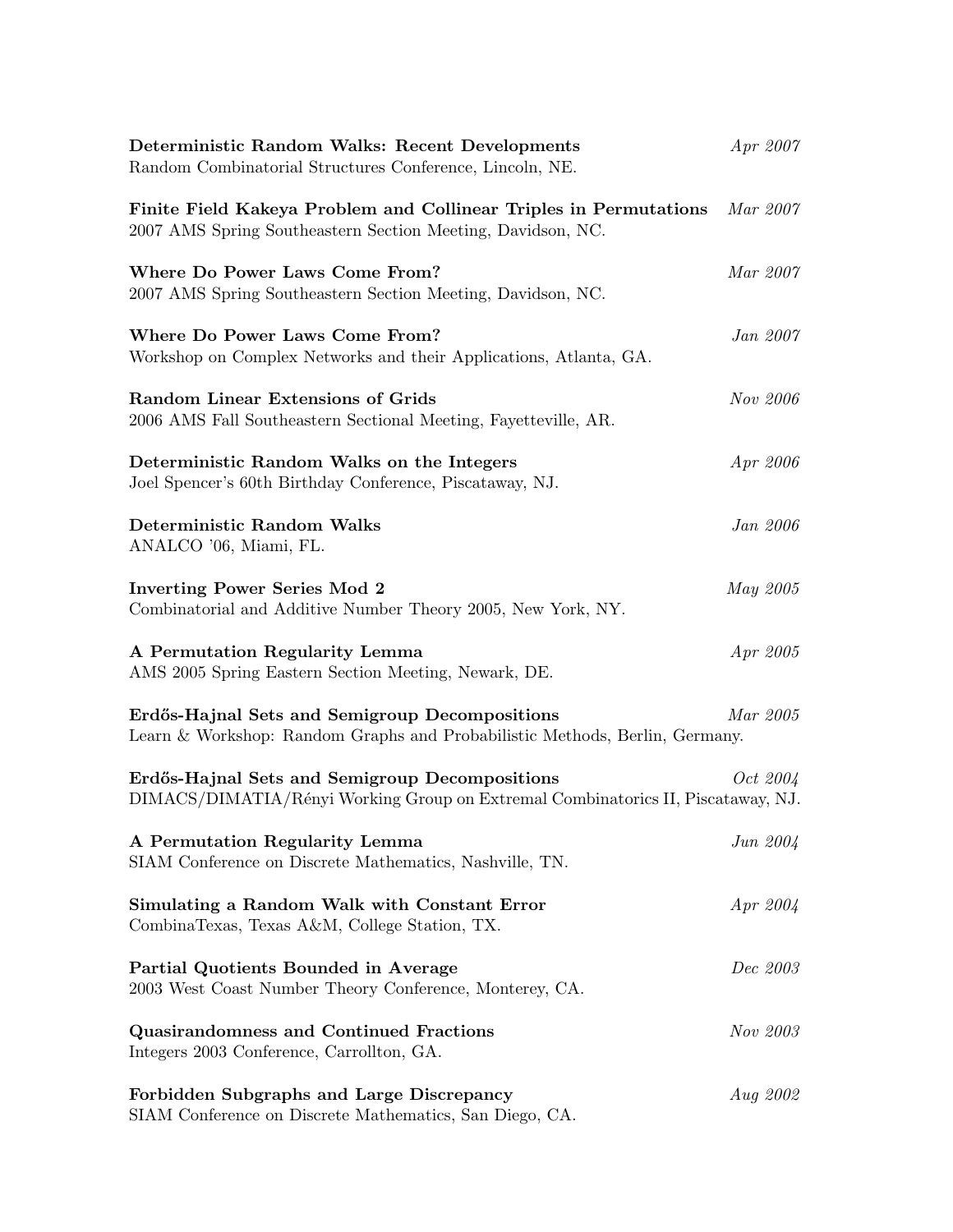| <b>Asymmetric Covering Codes</b><br>SIAM Conference on Discrete Mathematics, San Diego, CA.   | Aug 2002 |
|-----------------------------------------------------------------------------------------------|----------|
| <b>Quasirandom Permutations</b><br>AMS Joint Mathematics Meetings $(\# 973)$ , San Diego, CA. | Jan 2002 |
| • Local Contributed                                                                           |          |
| The structural of maximal non-biconnected unit distance graphs in the plane                   |          |

Apr 2021 Combinatorics Seminar, University of South Carolina, Columbia, SC.

Number theoretic problems arising from a graph theoretic investigation Mar 2021 Algebraic Geometry & Number Theory Seminar, University of South Carolina, Columbia, SC. Around the Brouwer Conjecture, Part III: Failure for Signed Graphs Aug 2020 Combinatorics Seminar, University of South Carolina, Columbia, SC. The Mathematics of Sudoku Apr 2020 Undergraduate Awards Ceremony / PME Seminar, University of South Carolina, Columbia, SC. Around the Brouwer Conjecture II Feb 2020 Combinatorics Seminar, University of South Carolina, Columbia, SC. Proof of the Sensitivity Conjecture II Feb 2020 Algebra & Logic Seminar, University of South Carolina, Columbia, SC. Proof of the Sensitivity Conjecture Feb 2020 Algebra & Logic Seminar, University of South Carolina, Columbia, SC. Around the Brouwer Conjecture Feb 2020 Combinatorics Seminar, University of South Carolina, Columbia, SC. Undecidability in Learning Theory III and the matrix of the Mar 2019

Algebra & Logic Seminar, University of South Carolina, Columbia, SC. Undecidability in Learning Theory II Mar 2019 Algebra & Logic Seminar, University of South Carolina, Columbia, SC. Undecidability in Learning Theory I Mar 2019

Algebra & Logic Seminar, University of South Carolina, Columbia, SC.

Solving for Multiplicities of Roots When Low-Codegree Coefficients are Known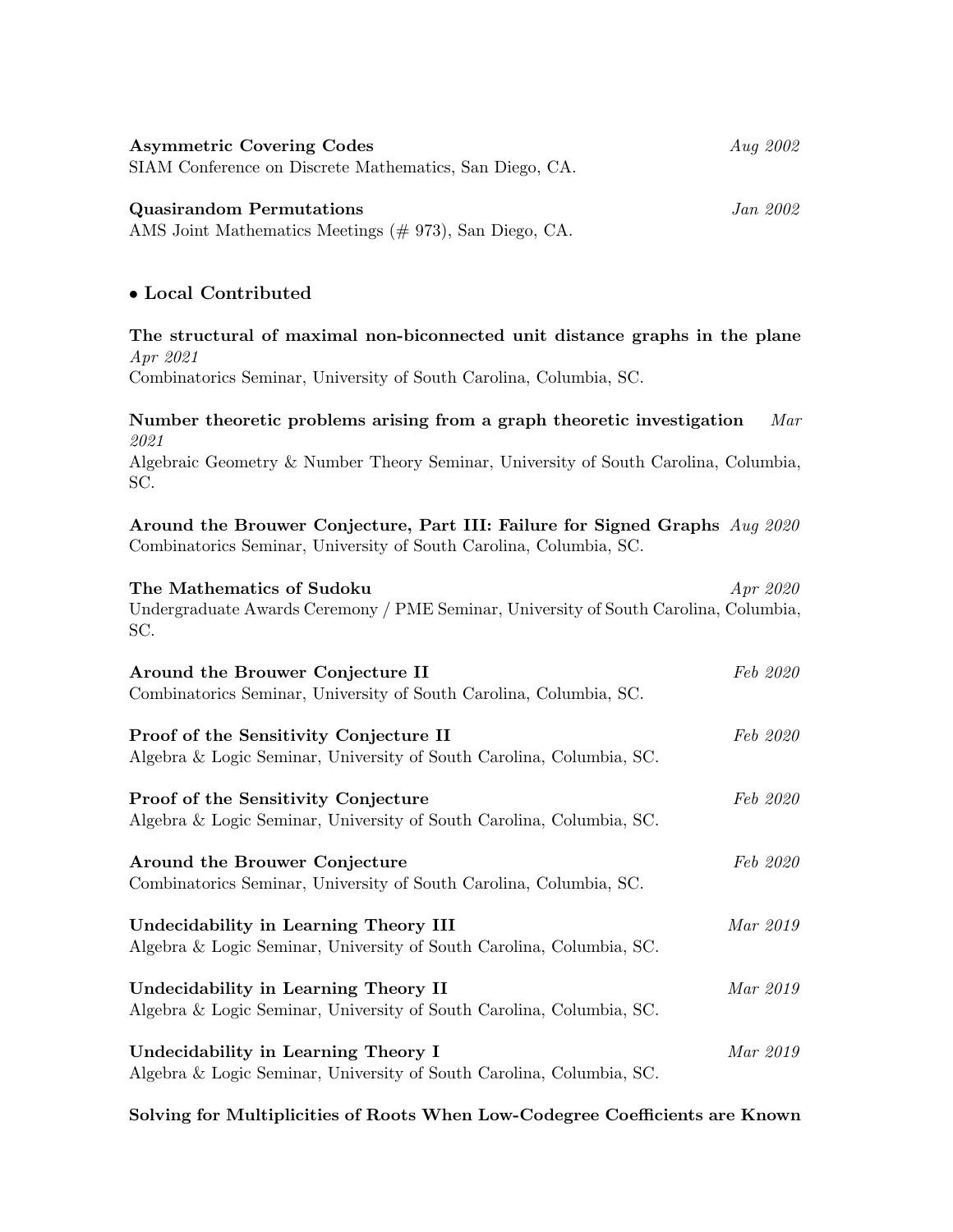| (III)<br>Algebra & Logic Seminar, University of South Carolina, Columbia, SC.                                                                                | Oct 2018 |
|--------------------------------------------------------------------------------------------------------------------------------------------------------------|----------|
| Solving for Multiplicities of Roots When Low-Codegree Coefficients are Known<br>(II)<br>Algebra & Logic Seminar, University of South Carolina, Columbia, SC. | Oct 2018 |
| Solving for Multiplicities of Roots When Low-Codegree Coefficients are Known<br>(I)<br>Algebra & Logic Seminar, University of South Carolina, Columbia, SC.  | Sep 2018 |
| Graph Pressing Sequences and Linear Algebra over $\mathbb{F}_2$<br>Graduate Colloquium, University of South Carolina, Columbia, SC.                          | Sep 2018 |
| Packing Tetrahedra Around a Point<br>AP Calculus Day, University of South Carolina, Columbia, SC.                                                            | May 2018 |
| Tower-Type Bounds for Unavoidable Words III<br>Algebra & Logic Seminar, University of South Carolina, Columbia, SC.                                          | Mar 2018 |
| Tower-Type Bounds for Unavoidable Words II<br>Algebra & Logic Seminar, University of South Carolina, Columbia, SC.                                           | Mar 2018 |
| Tower-Type Bounds for Unavoidable Words I<br>Algebra & Logic Seminar, University of South Carolina, Columbia, SC.                                            | Mar 2018 |
| Adjacency Spectra of Hypertrees and other Hypergraphs with Few Eigenvalues<br>Nov 2017<br>Combinatorics Seminar, University of South Carolina, Columbia, SC. |          |
| Pressing Sequences and Binary Matrix Algebra<br>Combinatorics Seminar, University of South Carolina, Columbia, SC.                                           | Oct 2017 |
| Deducing Vertex Weights from Empirical Occupation Times<br>Combinatorics Seminar, University of South Carolina, Columbia, SC.                                | Apr 2017 |
| Complexity of Graph Pressing: Matrix Algebra, MCMC, and Permutation Met-<br>rics<br>Algebra & Logic Seminar, University of South Carolina, Columbia, SC.     | Sep 2016 |
| <b>Pressing Games</b><br>Algebra & Logic Seminar, University of South Carolina, Columbia, SC.                                                                | Sep 2016 |
| Throwing a Ball as Far as Possible, Revisited<br>Combinatorics Seminar, University of South Carolina, Columbia, SC.                                          | Sep 2016 |
| More on the Erdős-Hajnal Conjecture<br>Algebra & Logic Seminar, University of South Carolina, Columbia, SC.                                                  | Sep 2015 |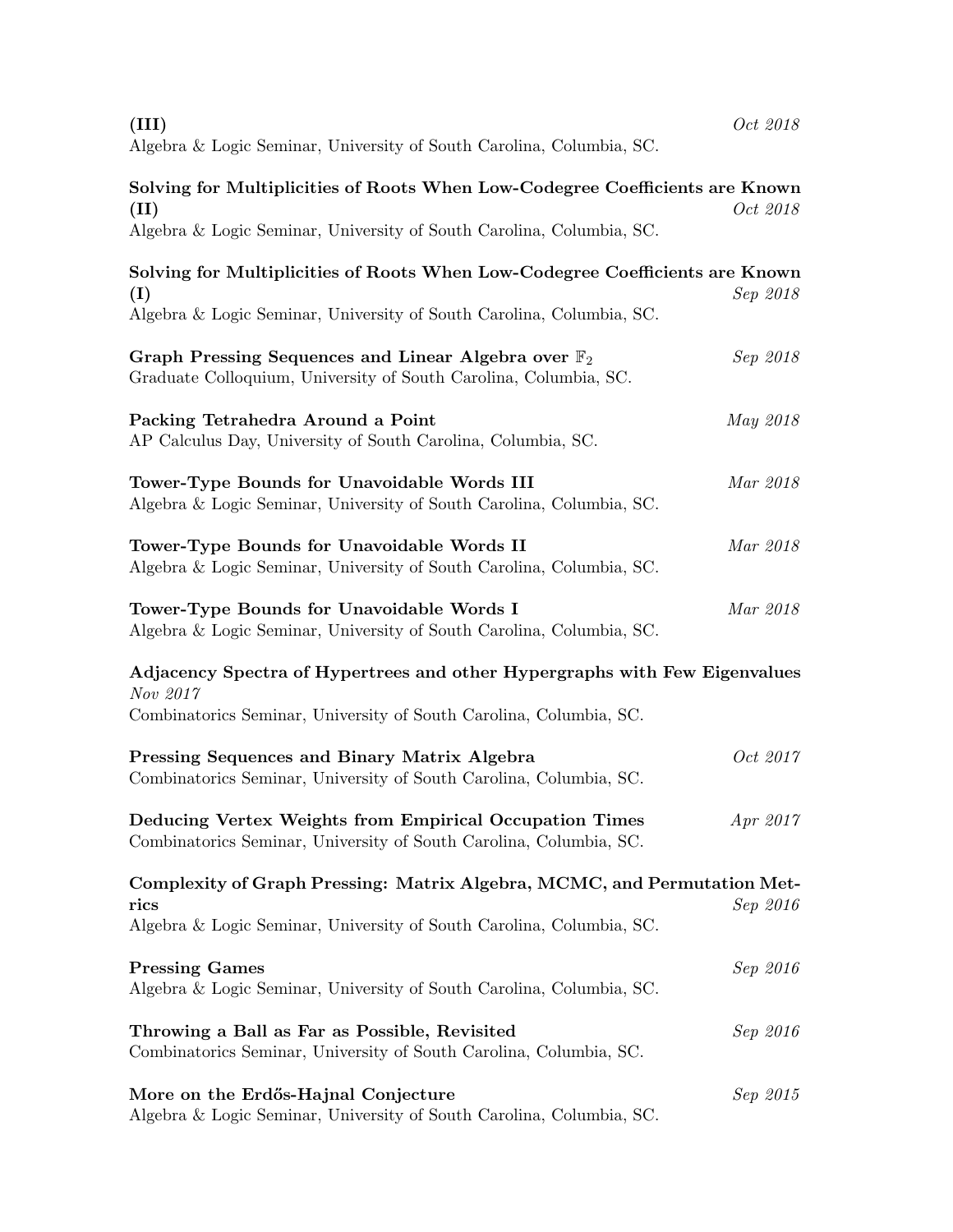| More on the Erdős-Hajnal Conjecture<br>Algebra & Logic Seminar, University of South Carolina, Columbia, SC.                                        | Sep 2015        |
|----------------------------------------------------------------------------------------------------------------------------------------------------|-----------------|
| The Erdős-Hajnal Conjecture<br>Algebra & Logic Seminar, University of South Carolina, Columbia, SC.                                                | Sep 2015        |
| <b>Avoiding Approximate Repetitions</b><br>Algebra & Logic Seminar, University of South Carolina, Columbia, SC.                                    | Sep 2015        |
| <b>Combinatorial Trials and Tribulations</b><br>Graduate Student Seminar, University of South Carolina, Columbia, SC.                              | Sep 2015        |
| Spectra of Random Hypergraphs and the Symmetric Bernoulli Hyperensem-<br>ble<br>Discrete Math Seminar, University of South Carolina, Columbia, SC. | Sep 2015        |
| The Complexity of Counting Poset and Permutation Patterns<br>Discrete Math Seminar, University of South Carolina, Columbia, SC.                    | Sep 2014        |
| Sudoku and Graph Theory: Critical Sets<br>Discrete Math Seminar, University of South Carolina, Columbia, SC.                                       | Mar 2014        |
| Sudoku and Graph Theory: Critical Sets<br>USC PME/Gamecock Math Club 7th Annual Sudoku Championship, Columbia, SC.                                 | Feb 2014        |
| The Discrepancy of the Lexicographically Least de Bruijn Cycle<br>Discrete Math Seminar, University of South Carolina, Columbia, SC.               | Nov 2013        |
| When is Counting Linear Extensions Easy?<br>Discrete Math Seminar, University of South Carolina, Columbia, SC.                                     | Sep 2013        |
| On the Reciprocal of the Binary Generating Function for the Sum of Divi-<br>sors<br>USC Number Theory Seminar, Columbia, SC.                       | <i>Oct 2012</i> |
| The Minimum Number of Givens is 17!<br>Pi Mu Epsilon / Gamecock Math Club Sudoku Contest, Columbia, SC.                                            | Jan 2012        |
| Hall's Theorem for Hypergraphs<br>USC Combinatorics Seminar, Columbia, SC.                                                                         | Oct 2011        |
| Expander Graphs: Prep. for Dinur's Proof of the PCP Theorem<br>USC Algebra & Logic Seminar, Columbia, SC.                                          | Oct 2011        |
| The Polynomial Interpolation Matroid<br>USC Combinatorics Seminar, Columbia, SC.                                                                   | Sep 2011        |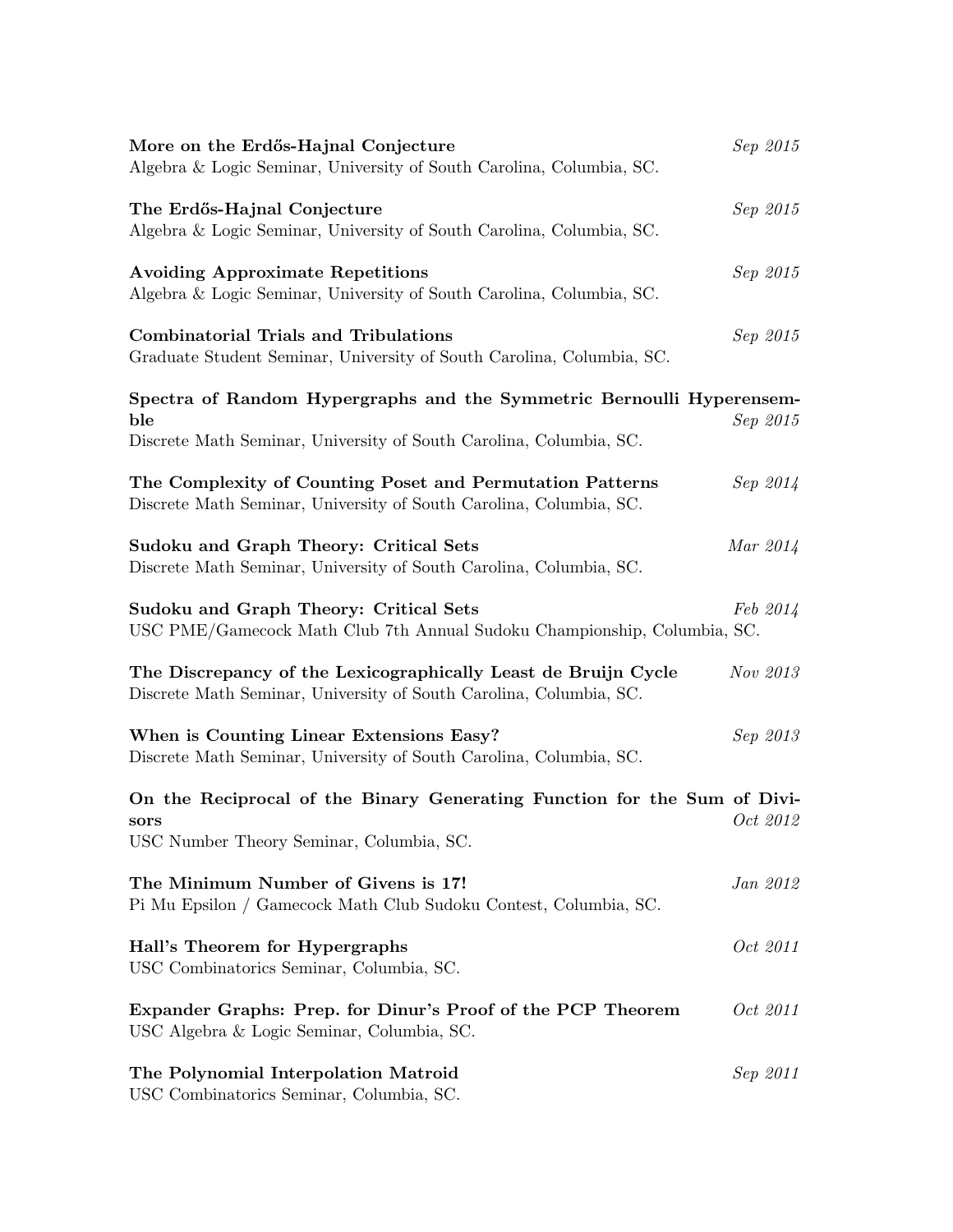| The Smooth Digraph Theorem II<br>USC Algebra and Logic Seminar, Columbia, SC.                                                   | Apr 2011 |
|---------------------------------------------------------------------------------------------------------------------------------|----------|
| The Smooth Digraph Theorem I<br>USC Algebra and Logic Seminar, Columbia, SC.                                                    | Apr 2011 |
| The Kun-Szegedy Proof of the Hell-Nešetřil Theorem III<br>USC Algebra and Logic Seminar, Columbia, SC.                          | Jan 2011 |
| The Kun-Szegedy Proof of the Hell-Nešetřil Theorem II<br>USC Algebra and Logic Seminar, Columbia, SC.                           | Jan 2011 |
| The Kun-Szegedy Proof of the Hell-Nešetřil Theorem I<br>USC Algebra and Logic Seminar, Columbia, SC.                            | Jan 2011 |
| Intro. to Expander Graphs & their Appl. to Compressed Sensing III Mar 2010<br>USC Compressed Sensing Seminar, Columbia, SC.     |          |
| Intro. to Expander Graphs & their Appl. to Compressed Sensing II<br>USC Compressed Sensing Seminar, Columbia, SC.               | Mar 2010 |
| Intro. to Expander Graphs & their Appl. to Compressed Sensing I<br>USC Compressed Sensing Seminar, Columbia, SC.                | Mar 2010 |
| Uniquely $C_4$ -Saturated Graphs II<br>USC Combinatorics Seminar, Columbia, SC.                                                 | Mar 2010 |
| Uniquely $C_4$ -Saturated Graphs I<br>USC Combinatorics Seminar, Columbia, SC.                                                  | Feb 2010 |
| How to Choose a Random Sudoku Board<br>PME/GMC 3rd Annual Sudoku Championship, Columbia, SC.                                    | Nov 2009 |
| Linearly Bounded Liars, Adaptive Covering Codes, and Deterministic Random<br>Walks<br>USC Combinatorics Seminar, Columbia, SC.  | Sep 2009 |
| The Discrepancy of the Lexicographically Least de Bruijn Cycle<br>USC Combinatorics Seminar, Columbia, SC.                      | Feb 2009 |
| The Mathematics of Sudoku<br>USC Gamecock Math Club/IIME 2008 Sudoku Contest, Columbia, SC.                                     | Nov 2008 |
| Pythagorean Partition-Regularity and Triple Systems with the<br><b>Sum Property</b><br>USC Combinatorics Seminar, Columbia, SC. | Sep 2008 |
| Symmetric and Asymptotically Symmetric Permutations II                                                                          | Mar 2008 |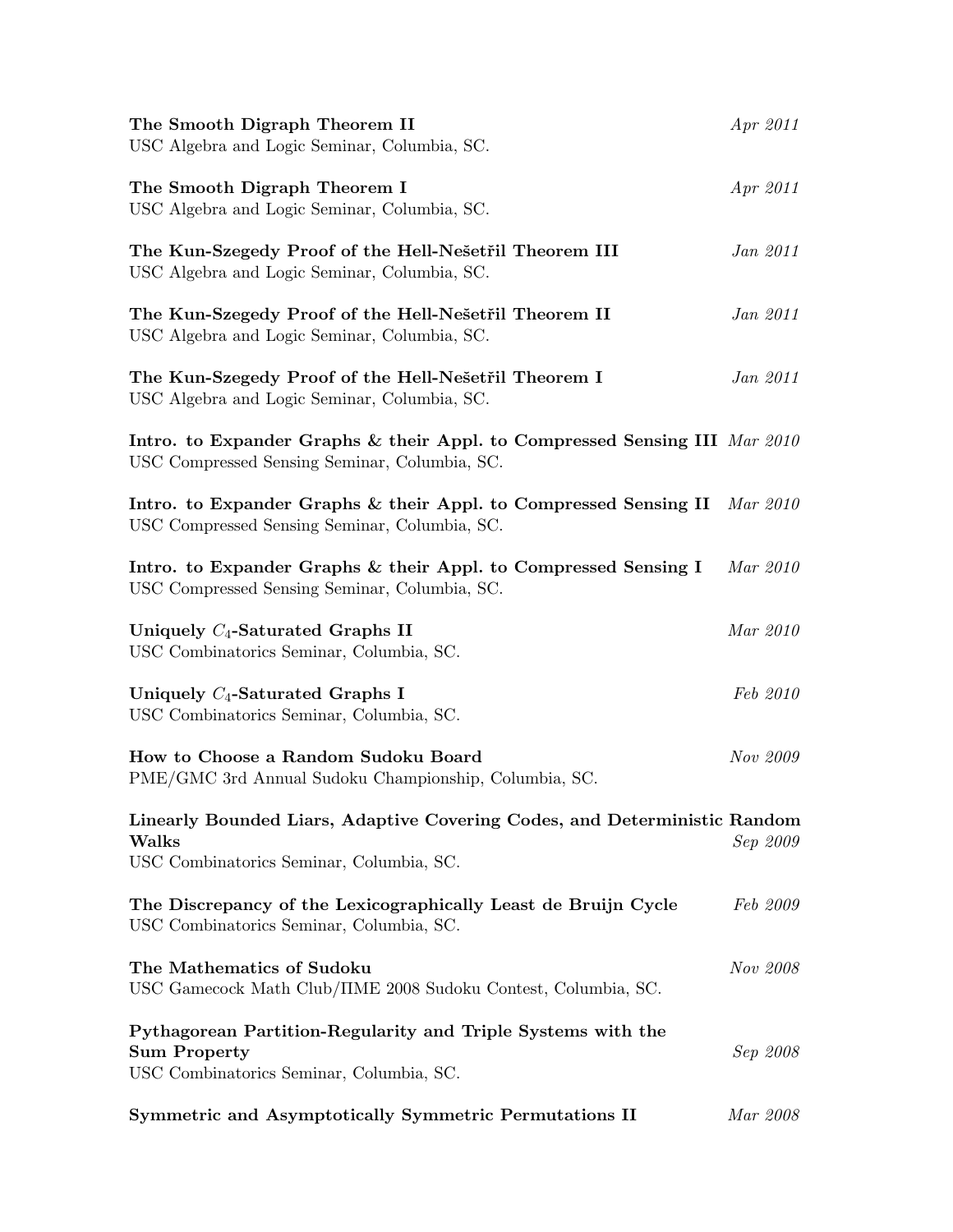| USC Combinatorics Seminar, Columbia, SC.                                                                                                  |          |  |
|-------------------------------------------------------------------------------------------------------------------------------------------|----------|--|
| Symmetric and Asymptotically Symmetric Permutations I<br>USC Combinatorics Seminar, Columbia, SC.                                         | Mar 2008 |  |
| Ladner's Theorem<br>USC Algebra & Logic Seminar, Columbia, SC.                                                                            | Feb 2008 |  |
| Klee's Measure Problem, Multiobjective Optimization, and Monotone Boolean<br><b>Functions</b><br>USC Combinatorics Seminar, Columbia, SC. | Feb 2008 |  |
| Discrete Stochastic Differentiation<br>USC Combinatorics Seminar, Columbia, SC.                                                           | Sep 2007 |  |
| Collinear Triple Hypergraphs and the Finite Plane Kakeya Problem<br>USC Number Theory Seminar, Columbia, SC.                              | Oct 2006 |  |
| <b>Random Linear Extensions of Grids</b><br>USC Combinatorics Seminar, Columbia, SC.                                                      | Sep 2006 |  |
| Collinear Points in Permutations and the Finite Plane Kakeya Problem<br>UCSD Combinatorics Seminar, San Diego, CA.                        | Jul 2006 |  |
| <b>Random Linear Extensions of Grids</b><br>UCSD Combinatorics Seminar, San Diego, CA.                                                    | Jun 2006 |  |
| Deterministic Random Walks on the Integers<br>Mittagsseminar, ETH-Zürich.                                                                 | Mar 2006 |  |
| <b>Missing Induced Subgraphs</b><br>Mittagsseminar, ETH-Zürich.                                                                           | Oct 2005 |  |
| What Keeps Me Up At Night<br>Mittagsseminar, ETH-Zürich.                                                                                  | Oct 2005 |  |
| Cycles for Other Shapes of Sliding Window<br>Courant Institute Geometry Seminar, New York, NY.                                            | Dec 2004 |  |
| Erdős-Hajnal Sets and Semigroup Decompositions<br>Courant Institute Geometry Seminar, New York, NY.                                       | Nov 2004 |  |
| <b>Quasirandom Permutations</b><br>Courant Institute Probability and Mathematics Physics Seminar, New York, NY.                           | Mar 2004 |  |
| <b>Quasirandom Permutations</b><br>Thesis Defense, UCSD, San Diego, CA.                                                                   | Jun 2003 |  |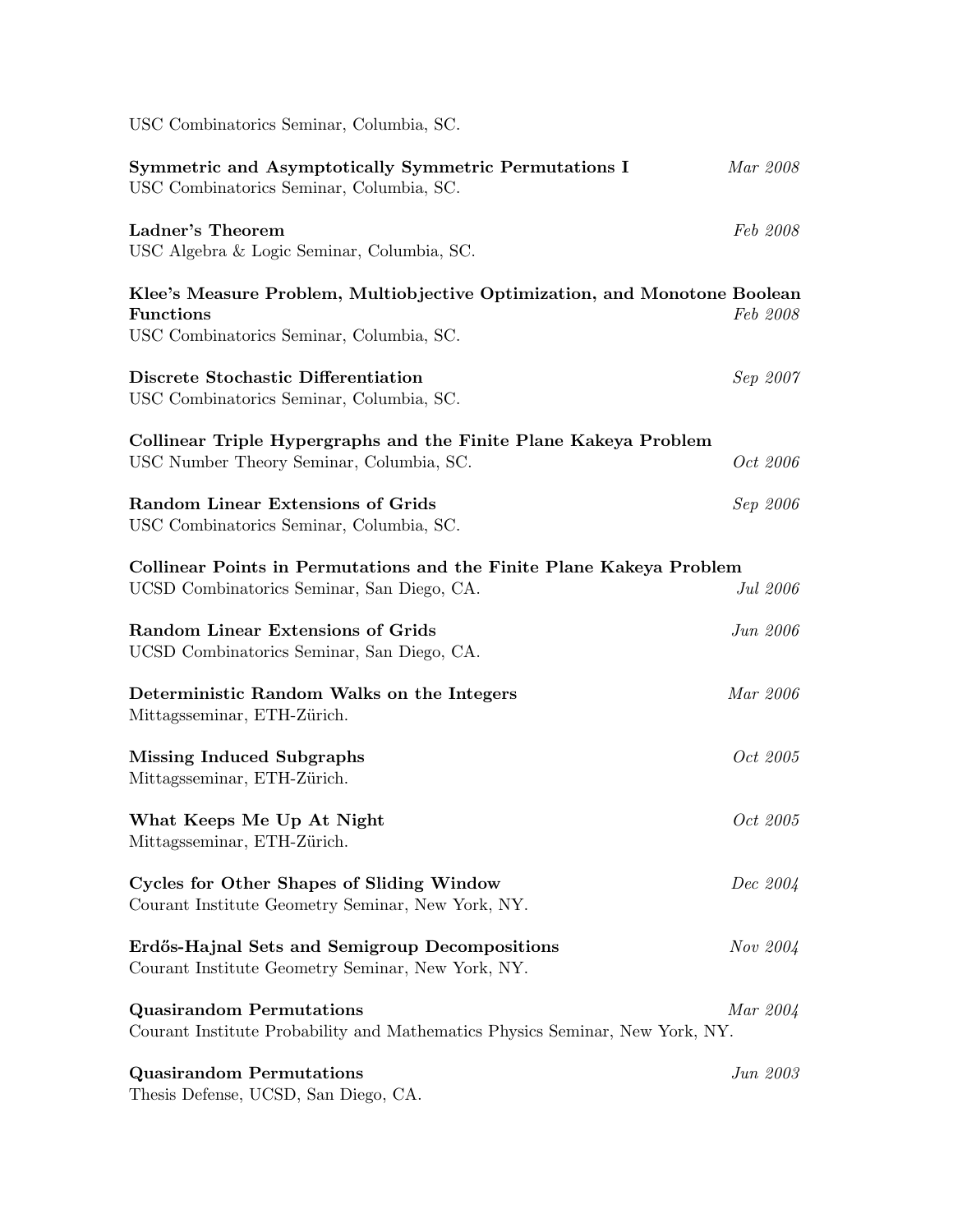| Abstract Line Configurations and the Milnor-Thom Theorem<br>Combinatorics Seminar, UCSD, San Diego, CA.                                                     | Oct 2002        |
|-------------------------------------------------------------------------------------------------------------------------------------------------------------|-----------------|
| 4-cycle-free Graphs and Homogeneous Subsets<br>Combinatorics Seminar, UCSD, San Diego, CA.                                                                  | Apr 2002        |
| Directed Covering Codes - An Update<br>Combinatorics Seminar, UCSD, San Diego, CA.                                                                          | <i>Jan 2002</i> |
| The Theory of Quasirandom Permutations<br>Combinatorics Seminar, UCSD, San Diego, CA.                                                                       | <i>Oct</i> 2001 |
| Matroids and Heart-Shaped Lattices<br>Combinatorics Seminar, UCSD, San Diego, CA.                                                                           | Feb 2001        |
| Constructing Small Sets Uniform in Arithmetic Progressions<br>Combinatorics Seminar, UCSD, San Diego, CA.                                                   | Apr 2001        |
| • Non-local Contributed                                                                                                                                     |                 |
| Two Equators of the Permutohedron<br>Permutation Patterns 2021, Strathclyde, UK (remote).                                                                   | Jun 2021        |
| Tree Reconstruction and a Waring-Type Problem on Partitions<br>41st Southeastern Combinatorics, Graph Theory, & Computing Conf., Boca Raton, FL.            | Mar 2010        |
| <b>Flawed Subgraphs and Primitive Partitions</b><br>26th Annual Combinatorics, Graph Theory, and Computing, Florida Atlantic University,<br>Boca Raton, FL. | Mar 1995        |

# Research Advisement

- 1. Post-doc
	- (a) Wei Li (9/2015–6/2016, PhD 2016 Fuzhou University)
- 2. PhD
	- (a) Chair: Grant Fickes (USC, Mathematics PhD candidate), Gabrielle Tauscheck (USC, Mathematics PhD candidate), Utku Okur (USC, Mathematics PhD candidate), Hays Whitlatch (USC, Mathematics PhD 2019), Greg Clark (USC, Mathematics PhD 2019), Chris Edgar (USC, Mathematics PhD 2019), Danny Rorabaugh (USC, Mathematics PhD 2015), David Collins (USC, Mathematics PhD 2013), Aaron Dutle (USC, Mathematics PhD 2012), Mark Walters (USC, Mathematics PhD 2009).
	- (b) Committee: Anna Kirkpatrick (GATech, Mathematics PhD 2021), Joshua Thompson (USC, Mathematics PhD 2020), Inne Singgih (USC, Mathematics PhD 2019),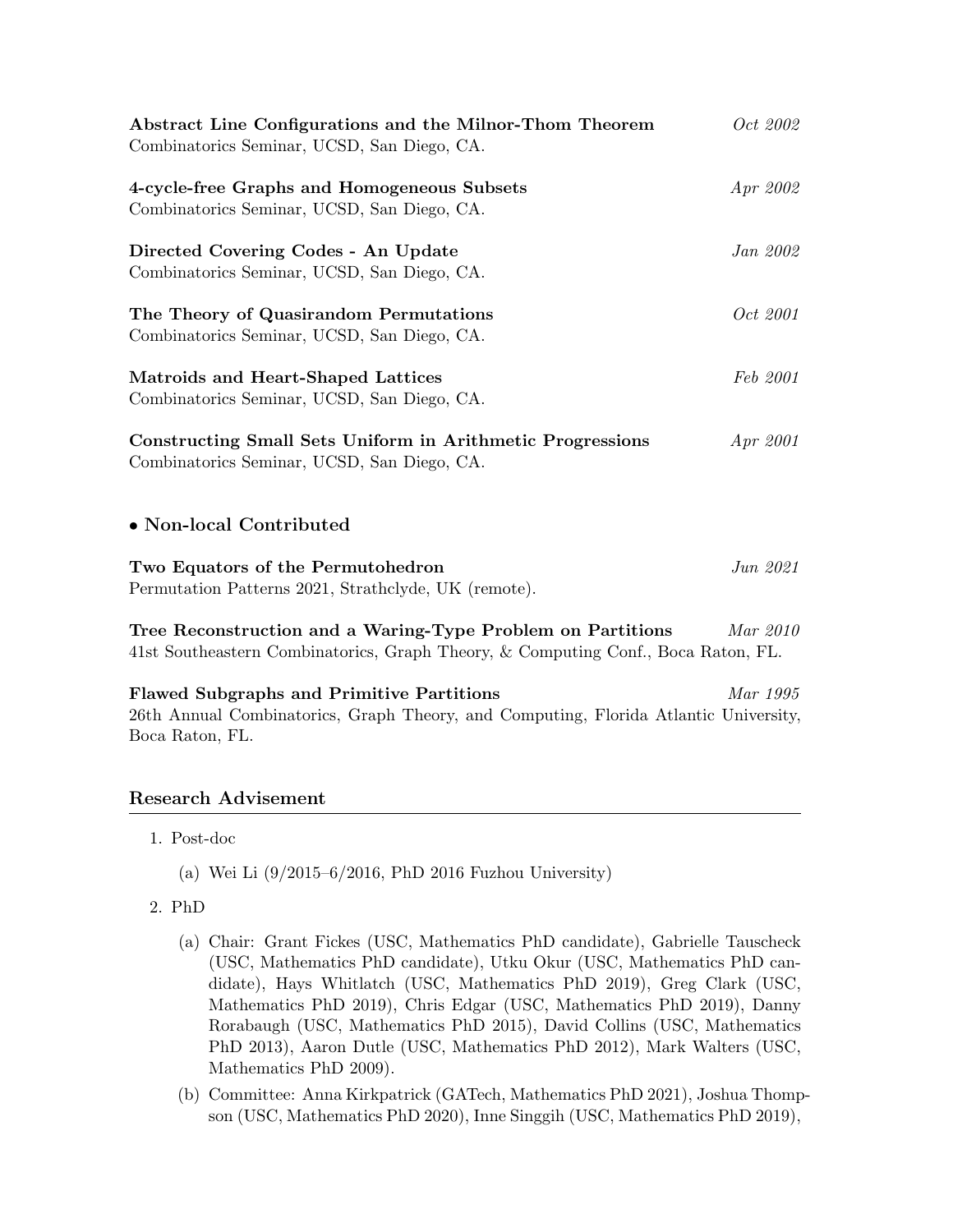Zhiyu Wang (USC, Mathematics PhD 2019), Joshua Grice (USC, PhD 2019), Trevor Olsen (USC, Mathematics PhD 2019), Shuliang Bai (USC, Mathematics PhD 2018), Garner Cochran (USC, Mathematics PhD 2018), Hai Jin (USC, Geography PhD 2017), Nathan Faulkner (USC, Mathematics PhD 2015), Kamala Diefenthaler (USC, Mathematics PhD 2013), Austin Mohr (USC, Mathematics PhD 2013), Xing Peng (USC, Mathematics PhD 2012), Andrew Vincent (USC, Mathematics PhD 2012), Virginia Johnson (USC, Mathematics PhD 2012), Andrew Dove (USC, Mathematics PhD 2013), Travis Johnston (USC, Mathematics PhD 2015), Jessica Nelson (USC, Mathematics PhD 2012).

#### 3. MS

- (a) Chair: Peter Gartland (USC, Mathematics MS 2019), Erin Hanna (USC, Mathematics MS 2018), Bill Kay (USC, Mathematics MS 2012), Bonny (Riemer) Hardesty (USC, Mathematics MS 2008)
- (b) Cochair: Brett Ermer (USC, Statistics MS 2008, joint with John Grego, USC Department of Statistics)
- (c) Committee: Jared Szi (USC, Mathematics MS Candidate), Dan White (USC, Mathematics MS 2013), Tatiana Orlova (USC, Mathematics MS 2010), Charles Cavalier (USC, Mathematics MS 2009)

4. BS

(a) Sarah "Kaylee" Weatherspoon (USC, BS Mathematics & French), Sydney Miyasaki (USC, BS Mathematics), Andrew Smith (USC, BS CSCE & Mathematics), Hunter Damron (USC, BS CSCE & Mathematics), Joshua Nelson (USC, BS CSCE & Mathematics), Justin Baum (USC, BS CSCE), Christine Burris (USC, BS Computer Science), Noemi Glaeser (USC, BS Mathematics & Computer Science, SCHC Honors Thesis), Dylan Fillmore (USC, BS Mathematics, SCHC Honors Thesis), Quentin Bain (USC, BS Mathematics), Morgan Berman (USC, BS Finance, SCHC Honors Thesis), Ronald Austin Herrygers (USC, BS Mathematics), Harrison Engoren (USC, BS Computer Science & Engineering), David Corey Stewart (USC, BS Mathematics), Blakeley Hoffman (USC, BS Computer Science & Engineering), Abraham Khan (USC BS Mathematics), Maxwell Forst (USC, BS Mathematics), David Edelson (USC, BS Physics), Caleb Simmons (USC, BS Mathematics), Anna Kirkpatrick (USC, BS Mathematics, SCHC Honors Thesis), Leanna O'Brien (USC, BS Mathematics), Eric Miller (USC, BS Mathematics), Alexander Auerback (USC, BS Mathematics), Kimberly Selsor (USC, BS Mathematics, SCHC Honors Thesis), Alexander Riasanovsky (University of Pennsylvania, BS Mathematics), Nnenna Anoruo (USC, BS Mathematics), Jeffrey Davis (USC, BS Mathematics, SCHC Honors Thesis), Wesley Alexander (Morris College, BS Mathematics), Lewis Fordjour (Morris College, BS Mathematics), Tiara Howard (Morris College, BS Mathematics), Christopher Boyd (USC, BS Mathematics), Ralph Overstreet (USC, BS Mathematics), De'Shara Gadson (USC, BS Mathematics), Artem Aleshin (USC, BS Mathematics), Oliver Holmes (Morris College, BS Mathematics), Nicholas Smith (USC, BS Mathematics), Bill Kay (USC, BS Mathematics, SCHC Honors Thesis), Andrew Mamroth (USC, BS Mathematics), Andrew Petrarca (USC, BS Nuclear Engineering), Chris Poirel (USC, BS Mathematics), Joshua King (USC, BS Mathematics).